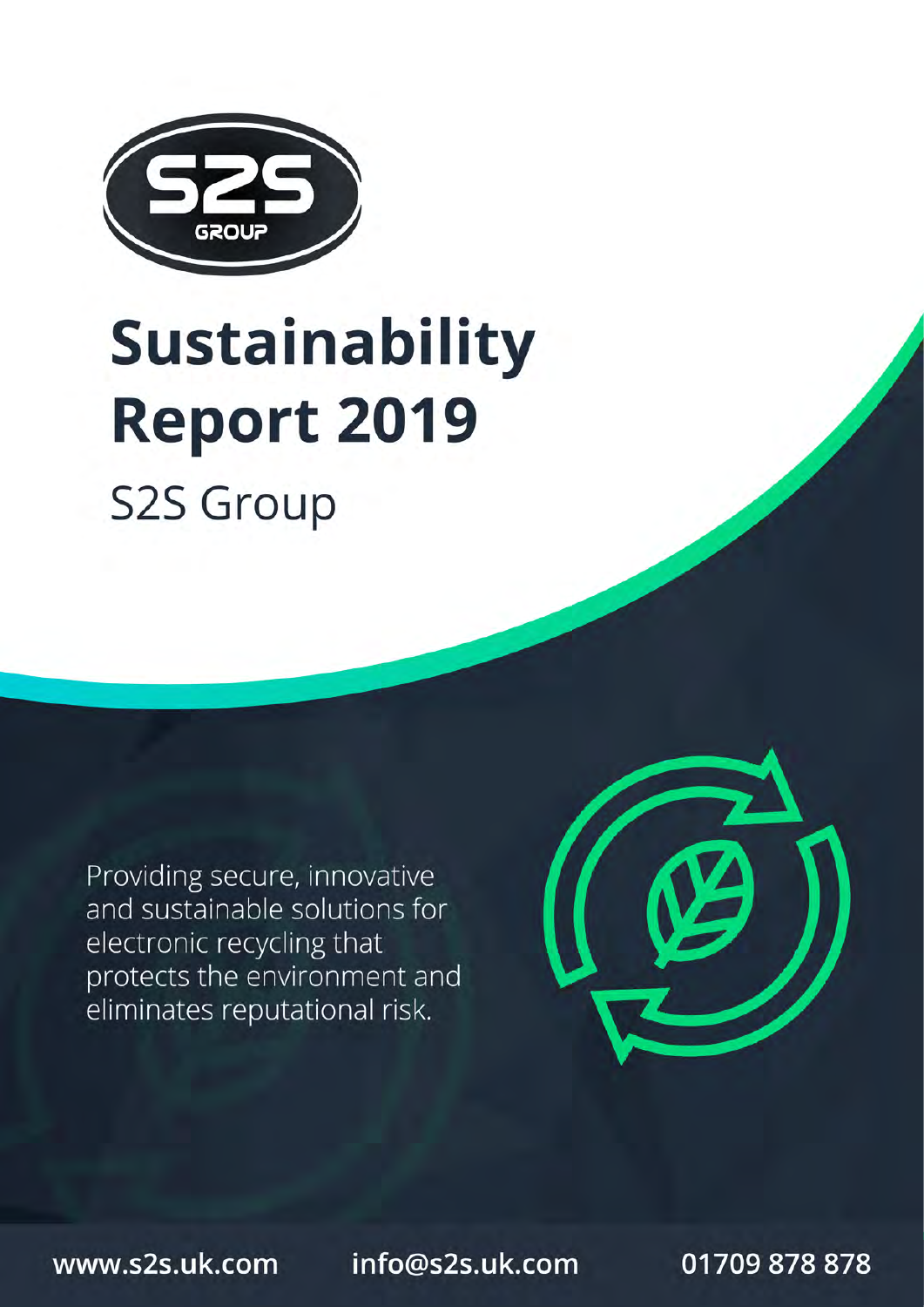

# <span id="page-1-0"></span>**About the Report**

**S2S Group are proud to publish this first Sustainability Report. This report has been published in accordance with stakeholder requirements and provides transparency to S2S's sustainable practices, impacts and polices. This report covers a reporting time frame of January 2019 to December 2019.**

**The metrics in this report are based on primary data supplied by S2S Group.**

#### <span id="page-1-1"></span>**External Assurance**

An external assurance of S2S GHG emissions, underlying energy consumption data and all other aspects and impacts included within this this report has been undertaken by Professor Robert Holdway FRSA FIEMA – Managing Director of Giraffe Innovation Limited.

Any questions or comments related to this report should directed to: Alan Dukinfield Commercial Director S2S Group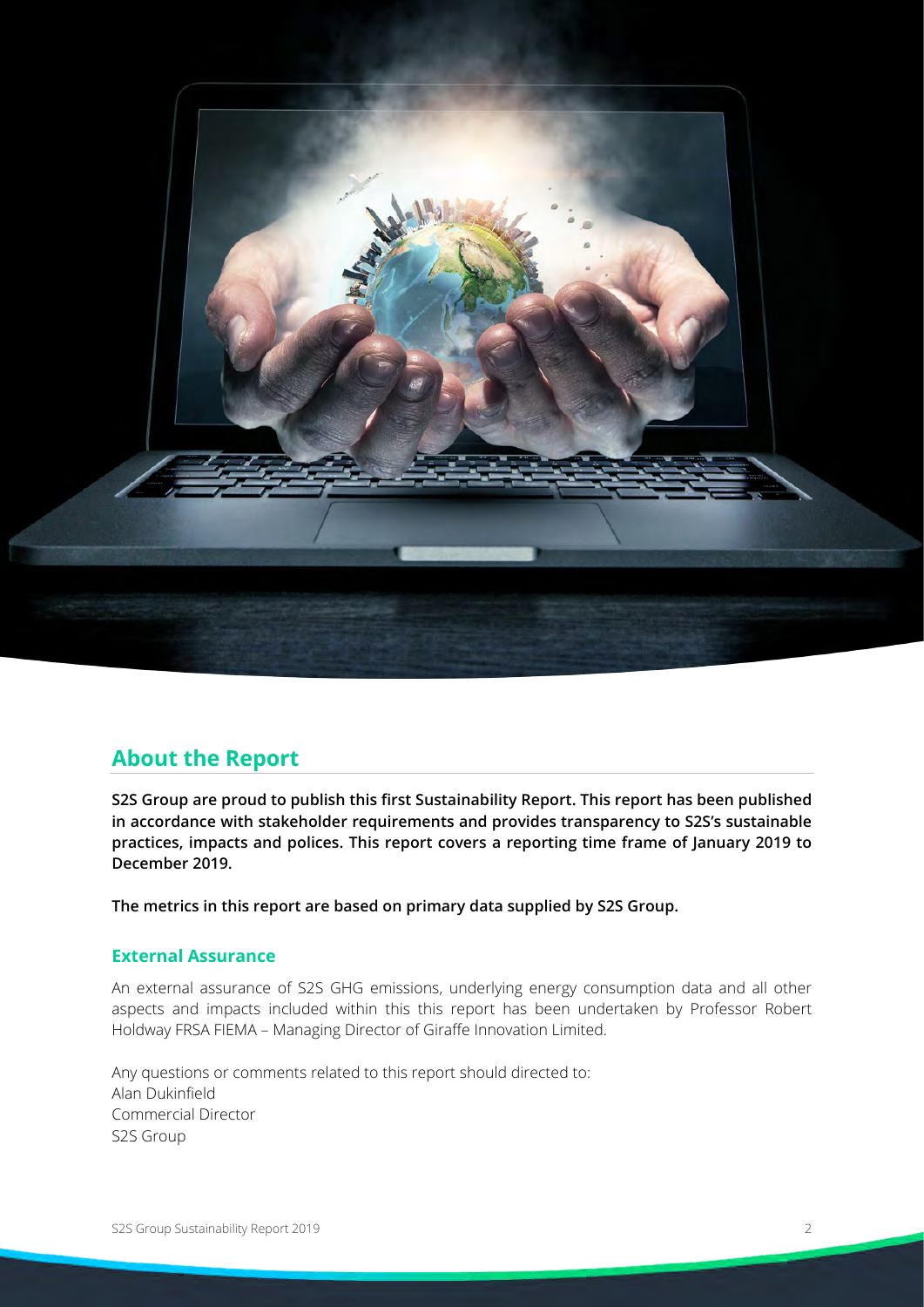# **Contents**

# **Tables**

# **Figures**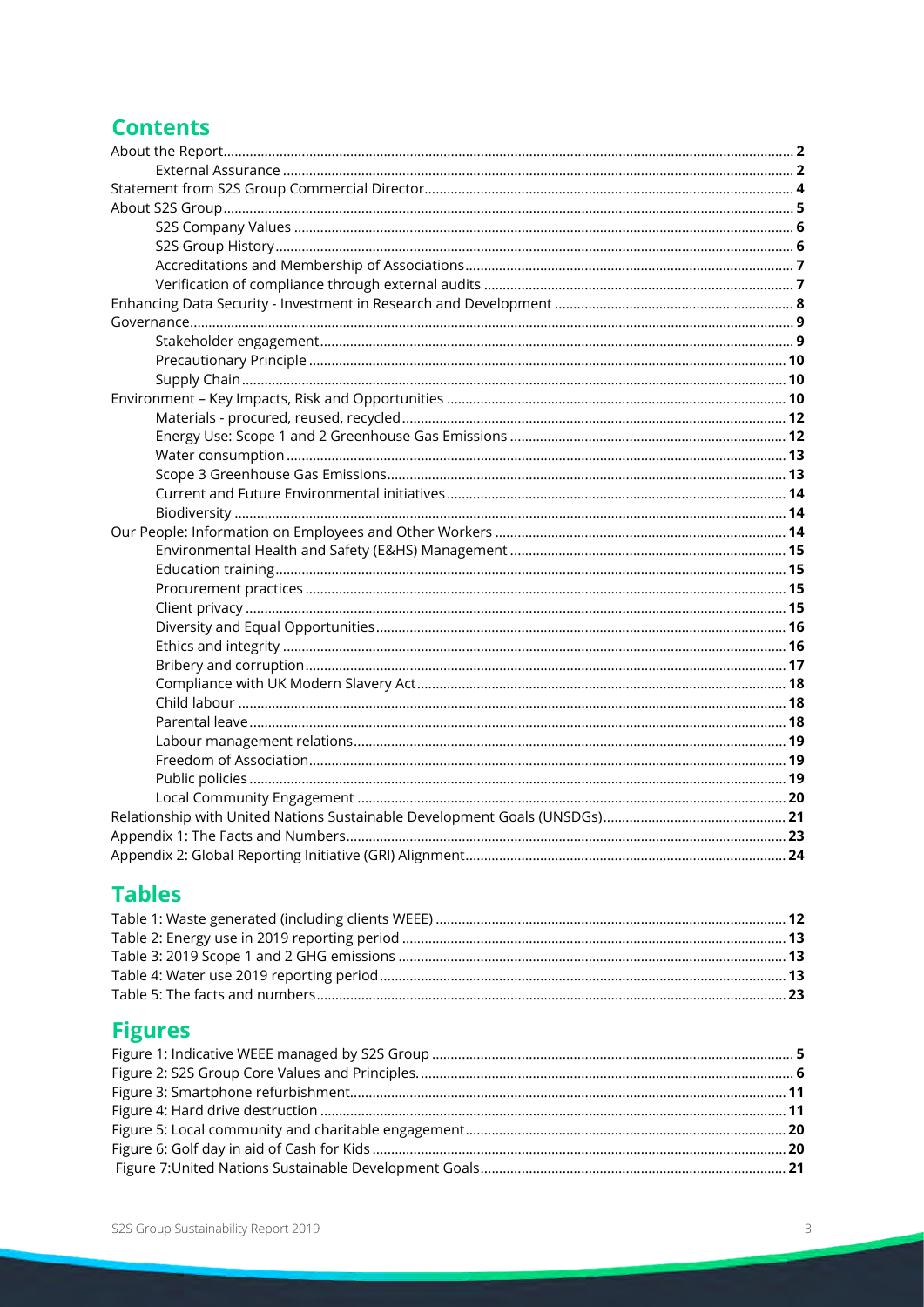#### <span id="page-3-0"></span>**Statement from S2S Group Commercial Director**

The S2S Group sustainability report underpins our core purpose "To provide secure and innovative, sustainable solutions for electronic recycling that protects the environment and eliminates reputational risk".

#### **Our ultimate purpose at S2S Group is to maintain the highest standards of data security and environmental protection. We also ensure this reflects our values, culture and how we manage and run our business.**

Our mission at S2S is to protect our clients' data and reputation at all costs by eliminating information security risks associated with data bearing IT and smart phone assets. Using our new £2,000,000 stateof-art in house facilities it's our responsibility to handle the management and disposal of IT and mobile equipment in a safe, secure and professional manner, whilst making a positive impact on the environment and reducing the amount of e-waste that is illegally deposited in landfills.

With over 30 years' experience in our field, we've spent decades perfecting our services and dedicating ourselves to our processes. As one of the longest-established companies in our sector, we've built an enviable reputation delivering the most secure, innovative and environmentally responsible set of asset recovery and disposal services in the industry. This includes investment in research and development with leading universities to further improve data security, asset traceability, WEEE reuse and recycling.

To date we have provided information as required to stakeholders, including customers, industry analysts, socially responsible investors, non-governmental organizations (NGOs) and others. We are proud to publish our first detailed sustainability report to highlight the positive aspects of our business and plans to build on previous success.

We know a responsible and inclusive business continually seeks to innovate which makes our team members proud and builds trust with our customers and partners. Therefore, we continue to invest in research and development activity that benefit WEEE recycling and extended life of IT and mobile device assets through refurbishment and reuse– key tenants of the Circular Economy.



Alan Dukinfield Commercial Director S2S Group January 2020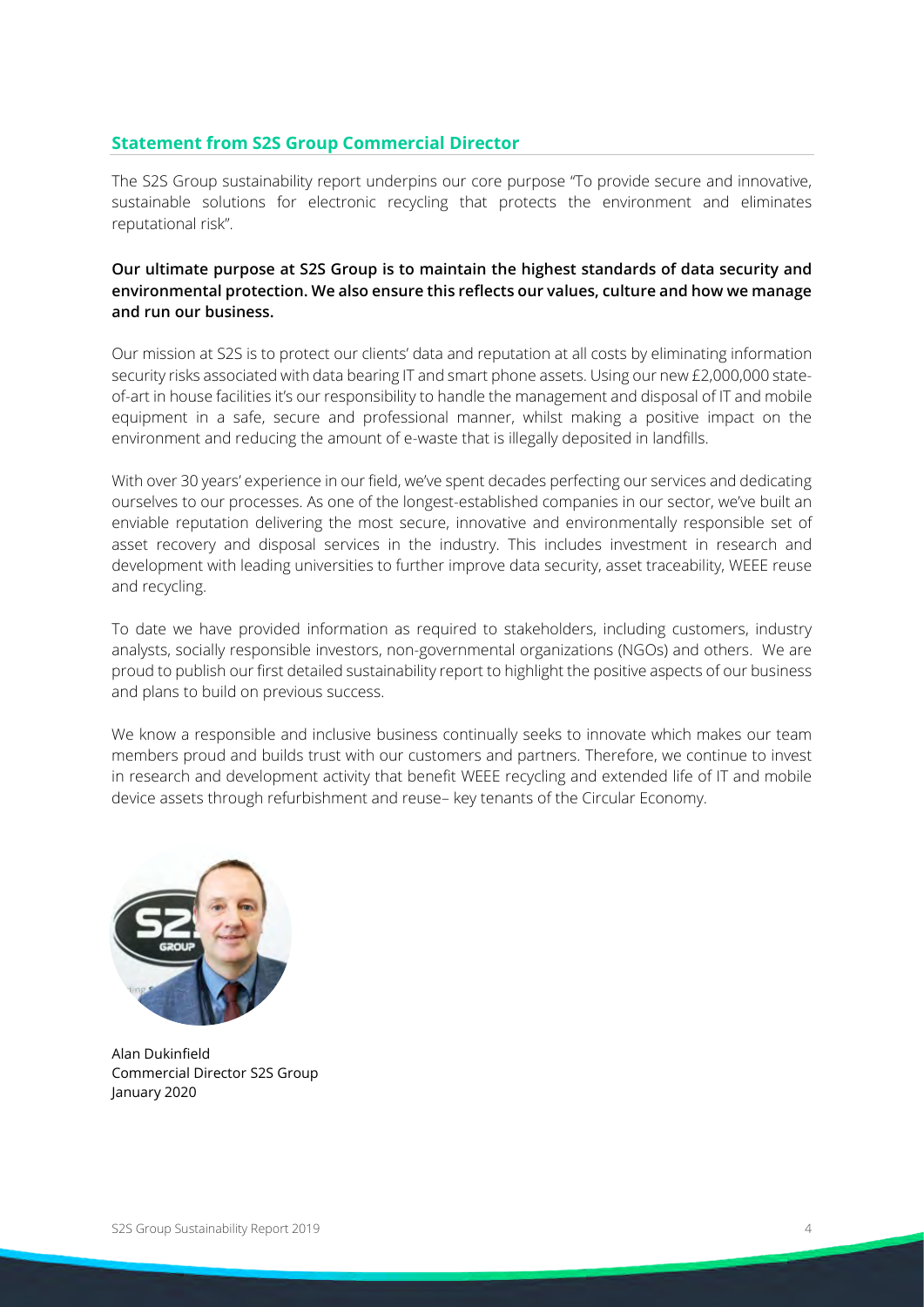## <span id="page-4-0"></span>**About S2S Group**

#### **Data security of IT and mobile telephony products is S2S Group's number one priority.**

S2S Group is a private limited company, established for over 30 years and now one of the UK's leading IT and mobile telephony asset recovery companies. S2S assist clients from all industries with their IT asset disposal; from SMEs to large Blue-Chip companies across financial, legal, retail and non-for-profit sectors – providing one complete solution that meets customers organisational, legislative and environmental needs. S2S protect clients' data and reputation at all costs by eliminating information security risks associated with data bearing IT assets and data theft.

As one of the longest-established IT asset disposition (ITAD) companies in the sector, S2S have built an enviable reputation delivering the most secure, innovative and environmentally responsible set of asset recovery and disposal services in the industry.

S2S covers the entire spectrum of IT Asset Management and Disposal (ITAM/ITAD):

- Secure data destruction;
- Mobile/smart phone recycling;
- IT lifecycle management;
- Data centre relocations; and
- Waste electrical and electronic equipment (WEEE) recycling.

The range of services offered by S2S Group includes imaging/asset tagging of IT, collection, processing and repair of IT and mobile telephony for redeployment back into business or re-sale. S2S undertake data destruction of all media types including hard drives, tapes and mobile telephones, WEEE recycling and the provision of IT and Mobile Accessories.



*Figure 1: Indicative WEEE managed by S2S Group*

<span id="page-4-1"></span>S2S Group are one of the only companies in the sector to have all services in-house meaning they can handle everything from refurbishment through to recycling with the absolute minimum-security risk and to the highest environmental standards. This unique approach allows S2S to look at the whole lifecycle of products. This includes advising product manufactures and brand owners on design issues that facilitate better product design, data security and end of life environmental performance. S2S are considered experts in the circular economy with longstanding participation in UK Government initiatives and research collaborations with Universities.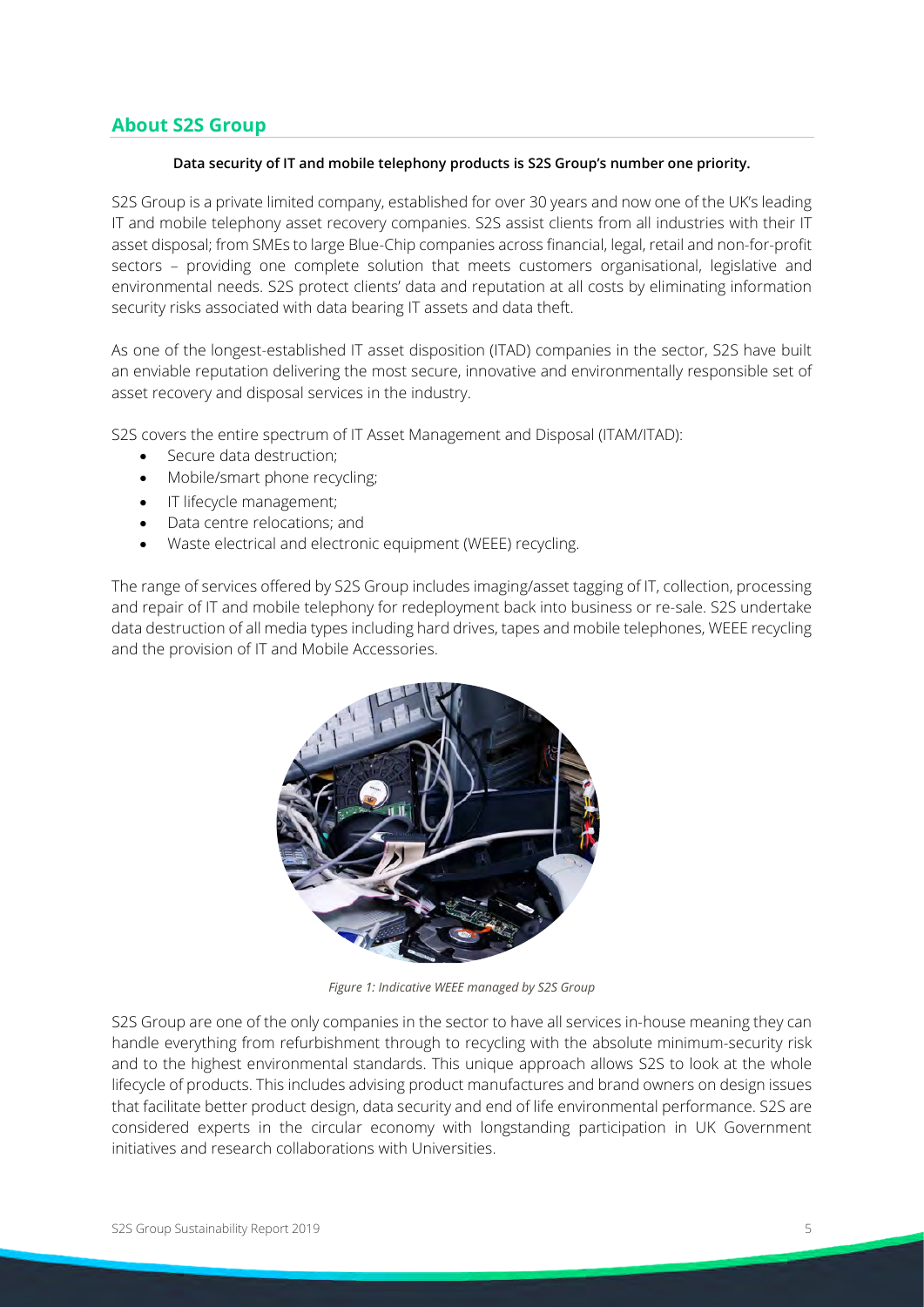It's S2S's responsibility to handle the management and disposal of IT and Mobile equipment in a safe, secure and professional manner, whilst making a positive impact on our environment and reducing the amount of e-waste that is illegally deposited in landfills.

#### <span id="page-5-0"></span>**S2S Company Values**

S2S Group **mission** is 'Providing secure, innovative and sustainable solutions for electronic recycling that protects the environment and eliminates reputational risk'. This mission is underpinned by explicit core values and principles.

Sustainable business practices, social corporate responsibility, responsible governance, equal opportunity, a high level of security and integrity are all expected **values** within S2S. Co-operation and collaboration are core principles within the management team and recognition across all our valued team members is provided through regular appraisals aligned to core values.



Figure 2: S2S Group Core Values and Principles.

#### <span id="page-5-2"></span><span id="page-5-1"></span>**S2S Group History**

The origins of S2S Group date back to 1987 in Huddersfield, UK. The company was originally founded to manufacture electronic products and recycle waste electrical and electronic equipment. A new company, RID was formed in 2002 to specifically focus on WEEE recycling.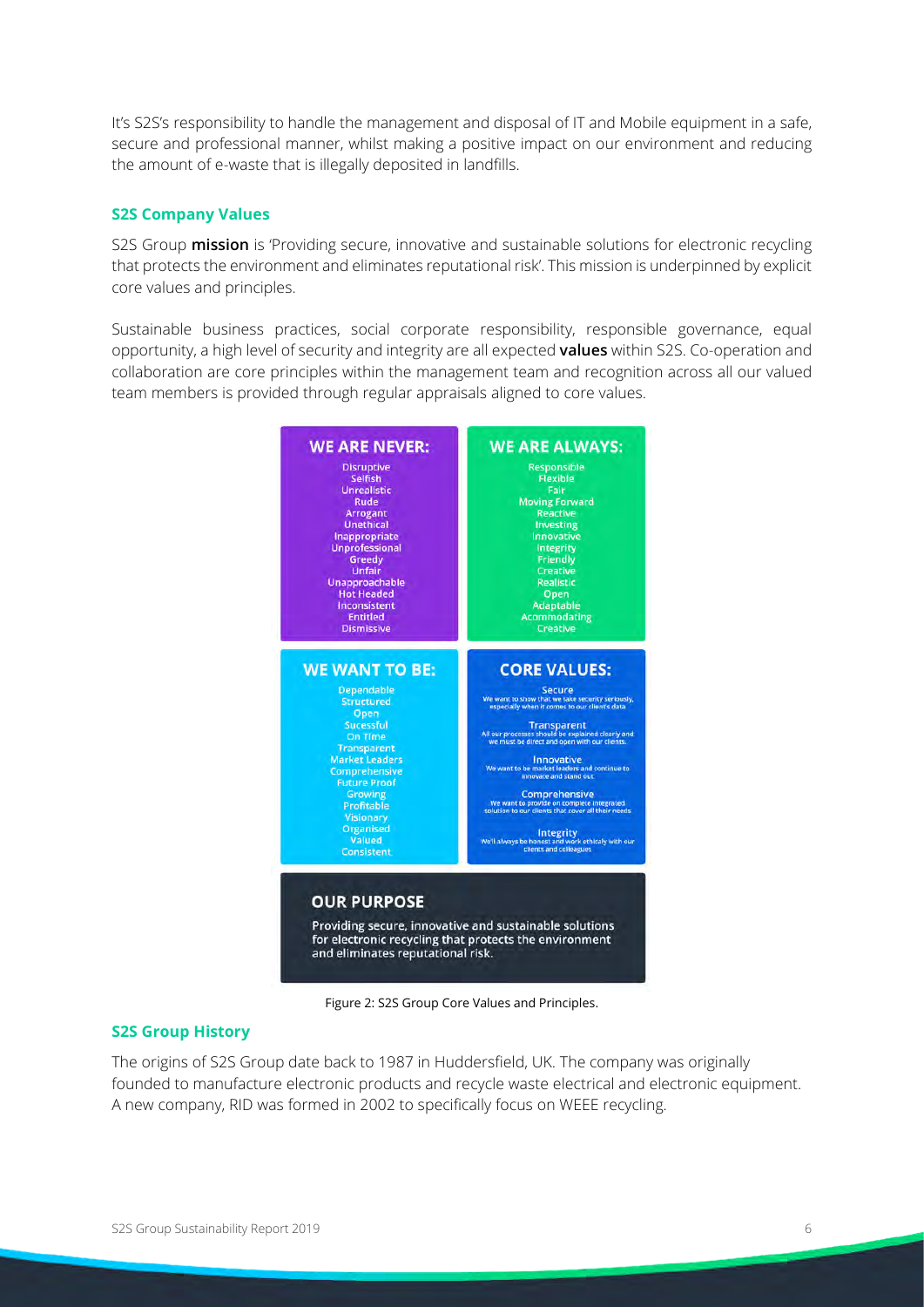Key Dates:

- 1987 S2S Group formed;
- 1987 Bruce Electronics in Sheffield formed to recycle computers and IT as part of Bruce Metals;
- 2002 RID formed;
- 2003 Joint venture between Bruce Electronics and RID to create one entity for recycling WEEE & IT;
- S2S purchase Bruce RID Recycling and continue with manufacturing and recycling services;
- 2004 S2S add data destruction and mobile phone recycling to services to become a 'onestop' solution provider;
- 2012 S2S move into a 45000 sq. ft secure processing facility in Rotherham, UK;
- Decision taken to and stop manufacturing to focus on recycling and data destruction.
- 2017 S2S purchase 'Return on IT' and add decommissioning and data centre solutions to service offering, becoming a 'one-stop' ITAD solutions provider;
- November 2017 S2S celebrated 30 years of trading;
- March 2019 moved into a new £2,000,000 secure processing facility.

#### <span id="page-6-0"></span>**Accreditations and Membership of Associations**

S2S are a registered Approved Authorised Treatment Facility (AATF) for the recycling of WEEE, hold an environmental permit for the storage and treatment of WEEE and a registered waste carrier/broker. S2S are registered ISO9001 (since 2001), ISO14001 (since 2003) and ISO27001 (since 2011).

S2S are a founding member of the ADISA trade association for IT asset recovery and are Centre for the Protection of National Infrastructure (CPNI) approved for the destruction of material up to Top Secret level and DIPCOG for destruction for the Ministry of Defence (MOD). S2S have held Safe Contractor status for the past 10 years.

S2S's core objective is to offer a data eradication re-use and recycling service which satisfies customer needs for quality, cost, performance and safety whilst offering an end of life solution that meets the requirement of both the EU & UK legislation and Environment Agency & DEFRA guidelines.

At S2S it is acknowledged that customers place the upmost importance on the reliability and quality of the services provided. In 1995 the British Standards Institute (BSI) approved S2S's quality management system to BS EN ISO 9001:1994. S2S continually strive to improve internal systems within the framework of this standard and its' latest successor - BS EN ISO 9001:2015 and deliver the products and services customers expect. To achieve this, S2S:

- Establish strong relationships with their customers and suppliers to improve the quality of product purchased and sold;
- Provide all employees with environment and training that supports the delivery of high-quality products and services and encourages everyone to realise their full potential;
- Hold regular management meetings to determine and review measurable quality objectives;
- Ensure that resources are available to meet those objectives;
- Regularly review the quality policy to confirm its' continuing suitability; and
- Communicate the quality policy throughout the company to promote a full understanding of quality aims.

#### <span id="page-6-1"></span>**Verification of compliance through external audits**

Externally verified audits are essential to ensure S2S maintain the highest standards when it comes to quality assurance and compliance as well as reassuring clients and internal stakeholders the latest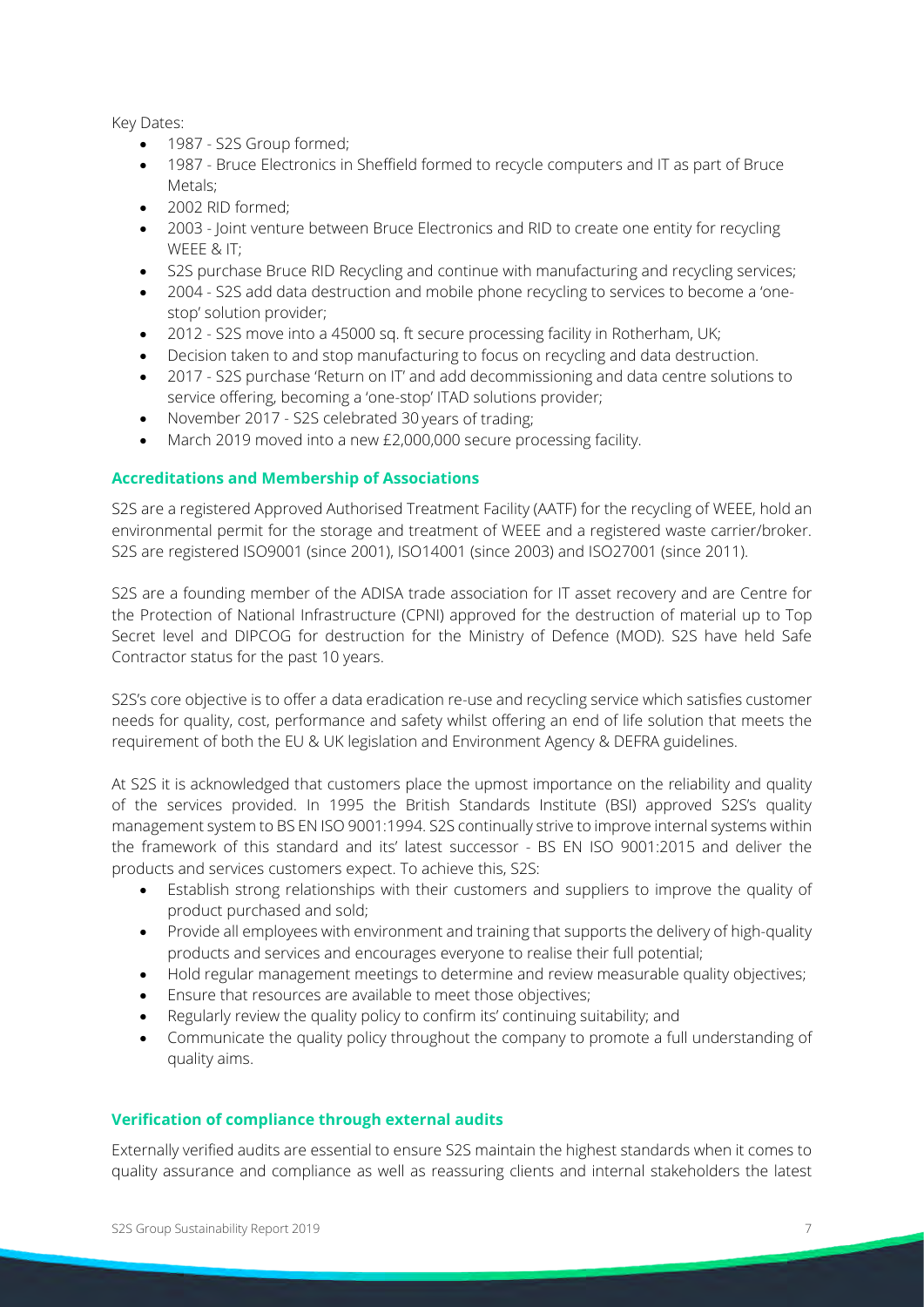regulations are maintained to the highest order. S2S has never in its history had any environmental incidents or convictions.

S2S provide full audit access to regulatory and client organisations and have passed with flying colours 5 external audits since the beginning of 2019.

S2S are audited by the UK Environment Agency<sup>[1](#page-7-1)</sup> who validate their processes and overall site, ensuring they meet the standards to be registered as an Approved Authorised Treatment Facility (AATF) and Site Permit for the storage, brokering and transportation of WEEE.

Existing customers have audited S2S's new facility to ensure GDPR compliance for data security on the disposal of data bearing electronic products. In addition, S2S have passed our Cyber Essentials review that encourages cybersecurity resilience within the business.

#### <span id="page-7-0"></span>**Enhancing Data Security - Investment in Research and Development**

#### **Live IT Asset Tracking and Customer Portal**

*To deliver a step change in UK recycling and asset tracking business effectiveness by integrating state of the art technologies from leading industrial and academic organisations into recycling and asset tracking processes.*



In collaboration with the Loughborough University, S2S has developed the innovative Trakk-IT which uses RFID technology to assist clients with greater security, traceability and sustainability. Trakk-IT uses the latest technology to offer 'live' updates to clients on the whereabouts of each specific asset in real-time, providing accurate location data that is stored against each asset for a complete audit trail.

Each product is first individually RFID tagged on-site, either on receipt at S2S or at the customer's premises, for reading by both fixed and portable RFID readers. Clients can then log in to the system to monitor their IT assets from each stage of the process; from collection, receipt and testing to final resale. To find out more about how Trakk-IT can support your data security and environmental protection of IT please visi[t https://s2s.uk.com/](https://s2s.uk.com/)

**General Disclosure: Grants**: S2S has received a Technology Strategy Board (TSB) research grant worth £25,000 to investigate technical barriers and opportunities for repurposing PC power supplies to extend utility and functionality at end of life.

<span id="page-7-1"></span>**<sup>1</sup> https://www.gov.uk/government/organisations/environment-agency**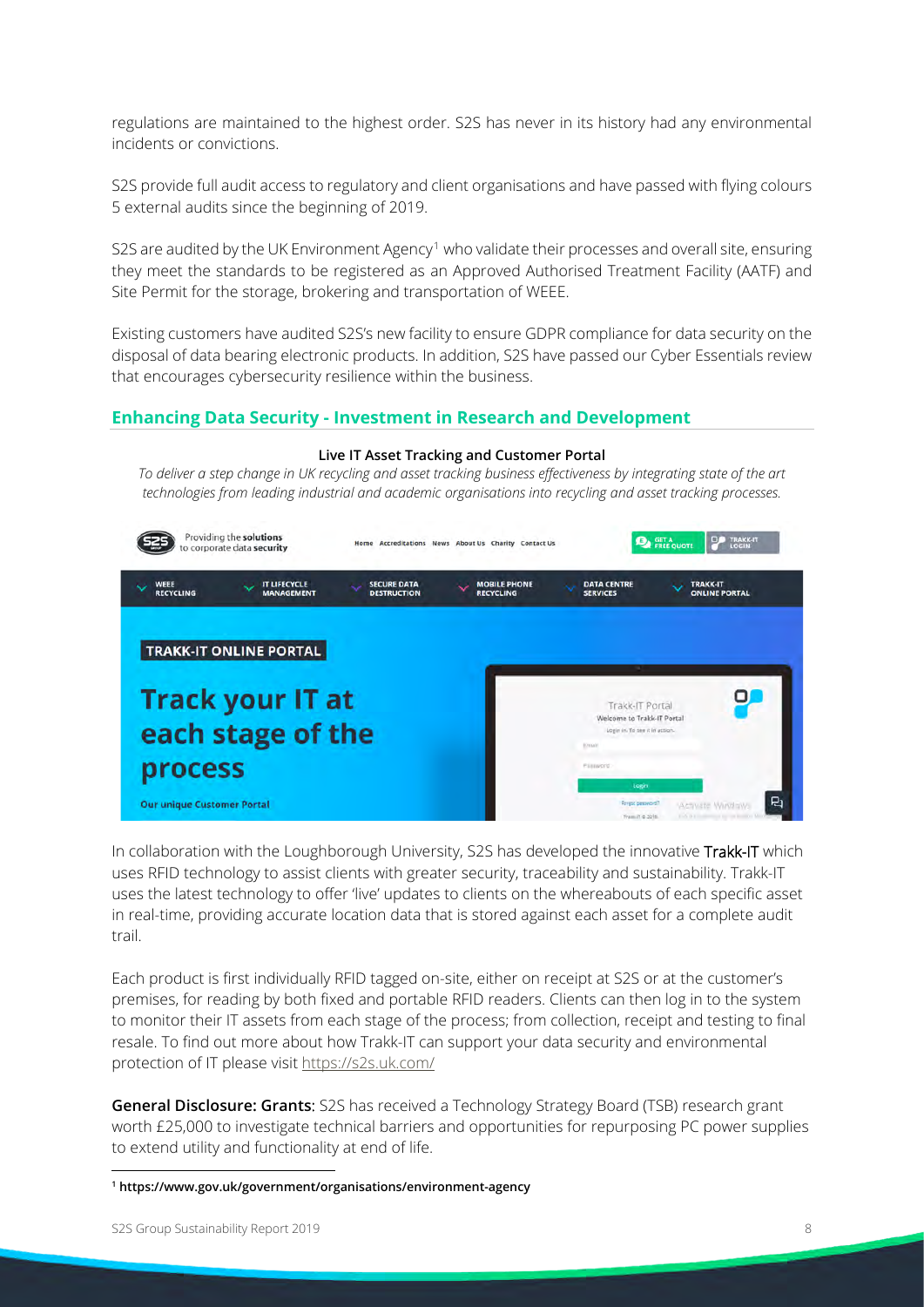#### <span id="page-8-0"></span>**Governance**

The S2S board of directors oversees the company's policies and programs relating to corporate social responsibility and regulatory compliance matters relating to political, environmental and social responsibility. At all levels of the company, S2S has embedded sustainable impact throughout strategy, policy and programs programme development as well as within the entire value chain.

Utilising integrated management processes, any risks are monitored and mitigated as part of our ongoing risk assessments and development of improvement targets:

- 1. Employees health and safety;
- 2. Information security;
- 3. Environmental and other legal obligations non-conformances;
- 4. Supply chain management; and
- 5. Emergency preparedness & response.

Sustainability goals are central to the company's core business model as well as internal processes and operations implemented through an action plan and key targets. This is reviewed quarterly by the board of directors.

#### **Managing Director/CEO**

The Managing Director/CEO has ultimate responsibility for the business.

#### **Business Development Director**

Responsible for Sales and Marketing within the business.

#### **Commercial Director**

The Commercial Director ultimate financial responsibility and provides the necessary management authority to those responsible for the implementation and achievement of for the company's quality, environmental, security and social, and quality of service provided to customers.

#### **Operations Manager**

Responsible for administration and day to day operations and quality of service provided to customers.

#### **Operations Assistants**

Responsible for the day to day running of the product disassembly operation, refurbishment and destruction process.

#### **Marketing Co-ordinator**

Responsible along with the Business Development Director for setting up the Marketing and Sales plan and the day to day delivery of the plan both internally and with external sub-contractors.

#### **Company Accountant**

Responsible for day to day financial management of business and providing financial key performance indicators to Management team and working with team to provide longer term financial plans for the business.

#### <span id="page-8-1"></span>**Stakeholder engagement**

As part of the Governance process S2S engages with a variety of stakeholders in order to ensure the effective implementation and oversight of its supplier principles:

- Supply chain suppliers and supply chain workers;
- S2S Operations employees and local communities;
- Product and services Customers, regulators, trade associations, suppliers of WEEE and IT support services; and
- Non-Governmental Organisations (NGOs).

S2S developed this procedure to ensure that all interested parties and issues are considered in the development of the Integrated Management System, risk assessments and Business Continuity plan. The responsibility lies with the Directors and it is reviewed every quarter.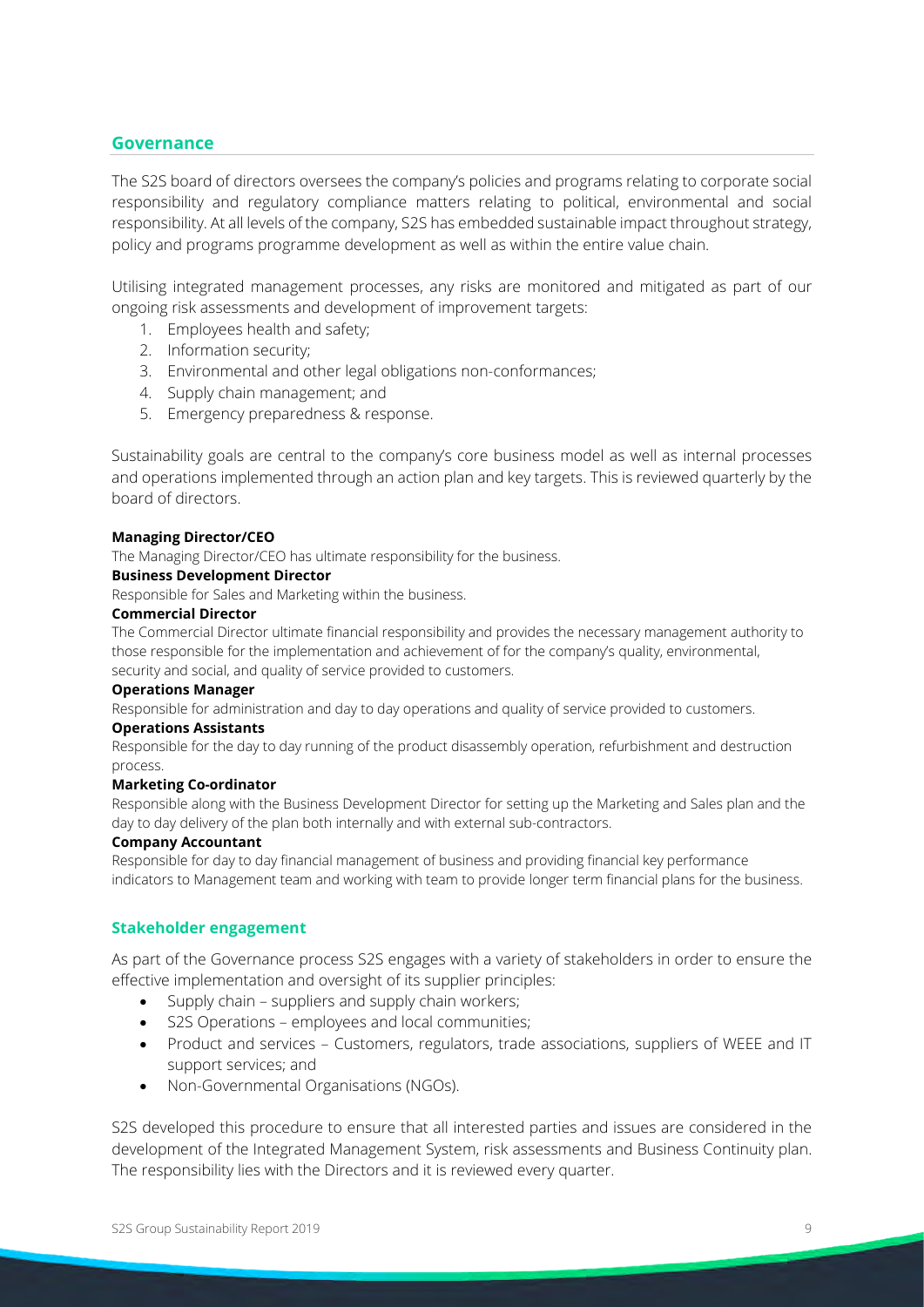For the external context of the organisation, S[2](#page-9-3)S maintain a PEST<sup>2</sup> analysis looking at all issues that are relevant and that may affect S2S ability to achieve its intended outcome/result from the management systems.

#### <span id="page-9-0"></span>**Precautionary Principle**

A precautionary principle is taken towards S2S Group's environmental challenges. The company is therefore fully complaint with all relevant legislation. Key 'Environmental Aspects & Impacts' are identified, reviewed annually and targets in place to reduce and mitigate these as part of ISO14001 accreditation requirements. A supplier assessment process is also in place to ensure compliance with Health, Safety and Environmental (H&SE) requirements.

#### <span id="page-9-1"></span>**Supply Chain**

S2S's inbound supply chain predominantly consists of WEEE recovered for refurbishment from within the UK. The wastes generated from the refurbishment of products is supplied to registered processors within the UK. New component parts are sourced from within the UK or direct from the Original Equipment Manufacturers (OEMs). Refurbished products are sold within the UK and European markets.

#### <span id="page-9-2"></span>**Environment – Key Impacts, Risk and Opportunities**

S2S are committed to the circular economy which seeks to maintain the functionality as well as extend the utility of components and materials of products throughout their lifecycle. Reducing waste and maximising recycling rates in-line with the waste minimisation hierarchy is at the heart of the operational aspects of the business.

S2S reuse as many assets as possible (within client's data security constraints) and recycle the rest through a manual disassembly process that optimises recycling rates and reduces the need for a large processing plant.

Currently S2S are data cleansing, refurbishing and reselling approximately 3,000 products a month. Of these items around with 60% are smartphones and 40% laptop computers. The vibrant market for refurbished products as well as the general awareness of the environmental benefits of reuse within industry and consumers will see this side of the market grow. In 2019 S2S refurbished and sold 36,000 IT products and mobile devices and recycled 1,810 tonnes of WEEE. As part of S2S's secure data destruction programme, over 90,000 hard drives were securely destroyed.

S2S's main environmental impact comes from the waste generated from the processing and refurbishment of WEEE as well as the use of utilities - energy and water within operations. All waste by-products are recovered and recycled in accordance with the required legislation. With the growing demand for new IT and smartphones S2S leading edge technology and expertise will ensure more products will be available for refurbishment and reuse.

<span id="page-9-3"></span>**<sup>2</sup> Political, Economic, Social, Technological**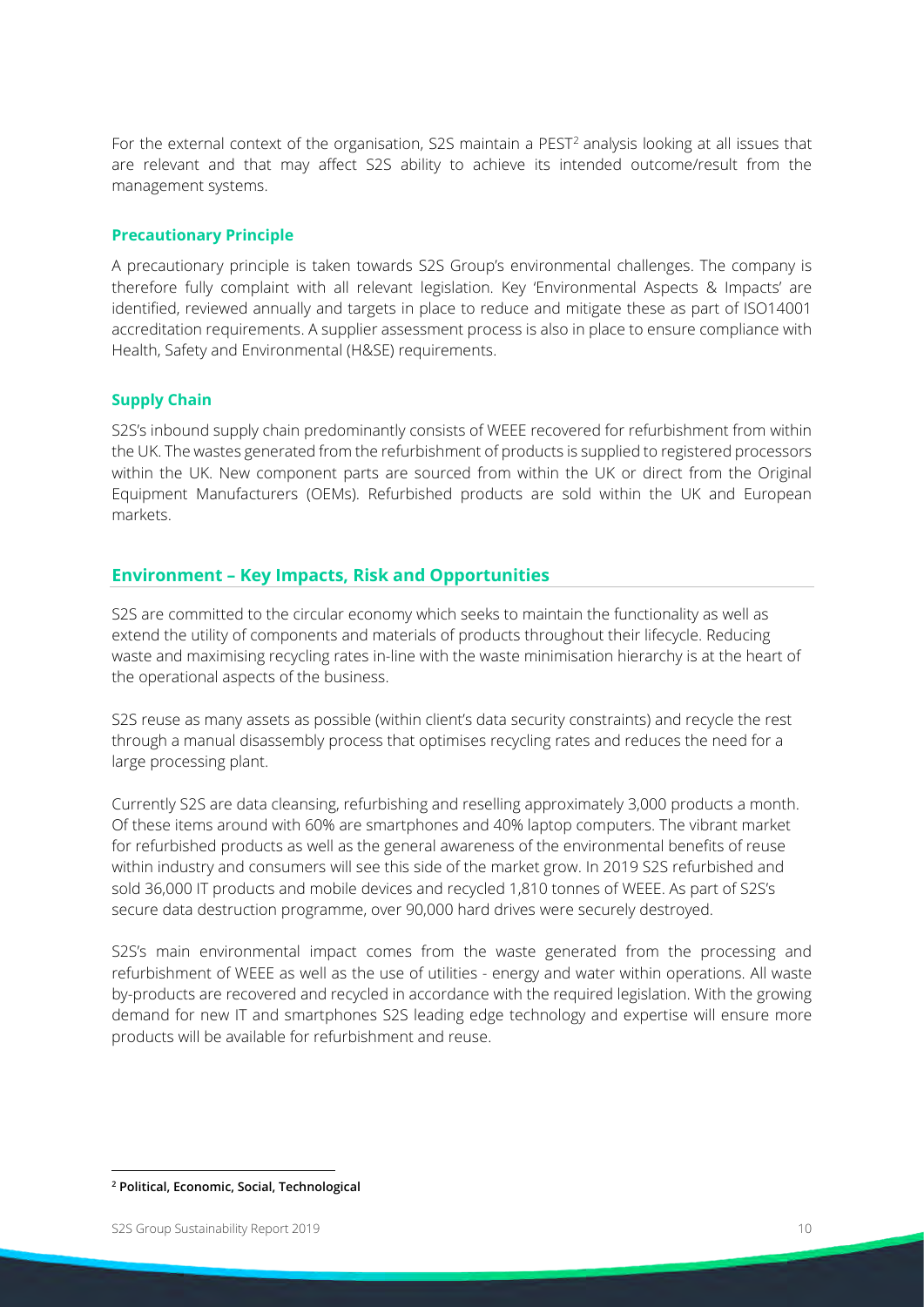

*Figure 3: Smartphone refurbishment*

<span id="page-10-0"></span>

<span id="page-10-1"></span>*Figure 4: Hard drive destruction*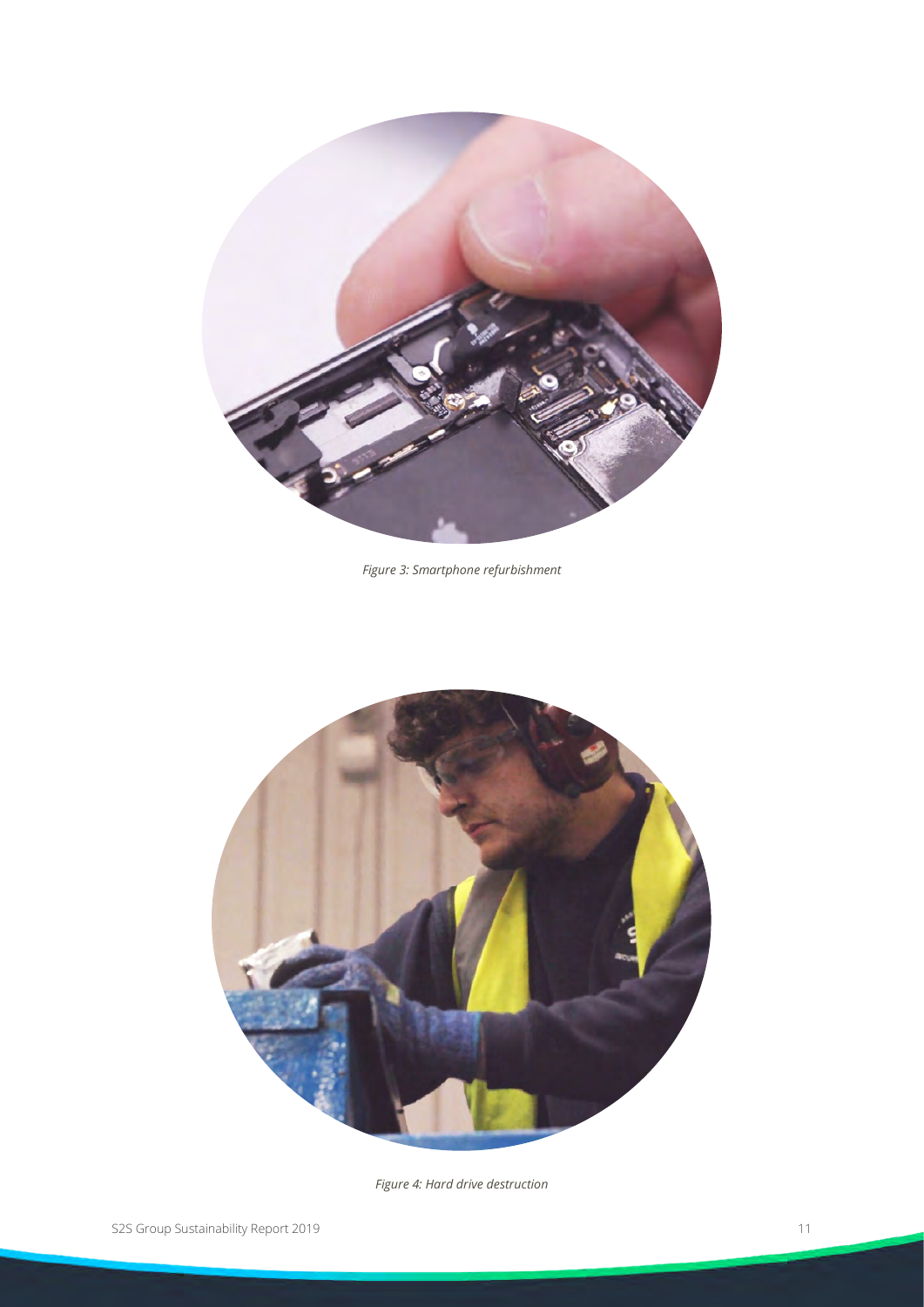#### <span id="page-11-0"></span>**Materials - procured, reused, recycled**

S2S receive ~500 tonnes of WEEE and re-sale stock per quarter for recycling and reuse. This results in ~150 tonnes of products going for reuse and ~350 tonnes a quarter going for recycling. The current reuse rate for products and materials is approximately 30% which is increasing year on year.

It is S2S's policy that it does not dispose of any products, waste materials, raw materials and packaging directly or indirectly into a landfill facility, landfill feeding facility or discharging to land. S2S ensure that all waste materials recovered at their facility are recycled using methods which achieve the highest possible recycling rate, be it via sending for further processing at another recycling facility, or to an energy recovery facility (efw).

**S2S's achieves zero waste to Landfill and is currently achieving an average recycling rate of 99.5%.** For the reporting period a total of 1,810 tonnes of materials were separated and sent to secondary processors (Table 1). All of the WEEE and metal bearing material is sent for metal recovery at UK authorised treatment facilities. The recovered printed circuit boards are smelted/processed to maximise recovery of precious and rare earth metals. Furthermore, there is a measurable environmental benefit associated with recycling these materials calculated at 1,0[3](#page-11-3)1tCO<sub>2</sub>e<sup>3</sup> as opposed to them being landfilled.

| <b>Waste</b>                  | <b>Kg</b>    |  |
|-------------------------------|--------------|--|
| Waste to Energy               | 85,779       |  |
| Lamps                         | 2,358        |  |
| <b>Monitors</b>               | 59,526       |  |
| Fridges                       | 98,485       |  |
| Cardboard / Paper             | 100,306      |  |
| <b>Batteries</b>              | 49,020       |  |
| Copper/Aluminium/Mixed Metals | 251,095      |  |
| Steel                         | 464,482      |  |
| Low grade WEEE                | 447,713      |  |
| Printed Circuit Boards        | 208,587      |  |
| Plastic                       | 5,729        |  |
| Toner                         | 940          |  |
| Miscellaneous                 | 35,720       |  |
| Total                         | 1,810 tonnes |  |

*Table 1: Waste generated (including clients WEEE)* 

#### <span id="page-11-2"></span><span id="page-11-1"></span>**Energy Use: Scope 1 and 2 Greenhouse Gas Emissions**

Aligned to industry best practice S2S seeks to reduce the business impact on the environment within internal operations by monitoring energy use. The company's new facility was specified to include LED lighting as well as energy efficient heaters. S2S's energy supplier contract is based on renewable energy as well as cost consideration data.

Although, the current operations are considered energy efficient, S2S are in the process of setting Scope 1 and 2 Greenhouse Gas (GHG) emission reduction targets for 2020 and beyond including developing targeted measures to reduce this year on year.

<span id="page-11-3"></span>**<sup>3</sup> Based upon carbon footprint of the material minus recycling impact, assuming 70% of the material is recycled.**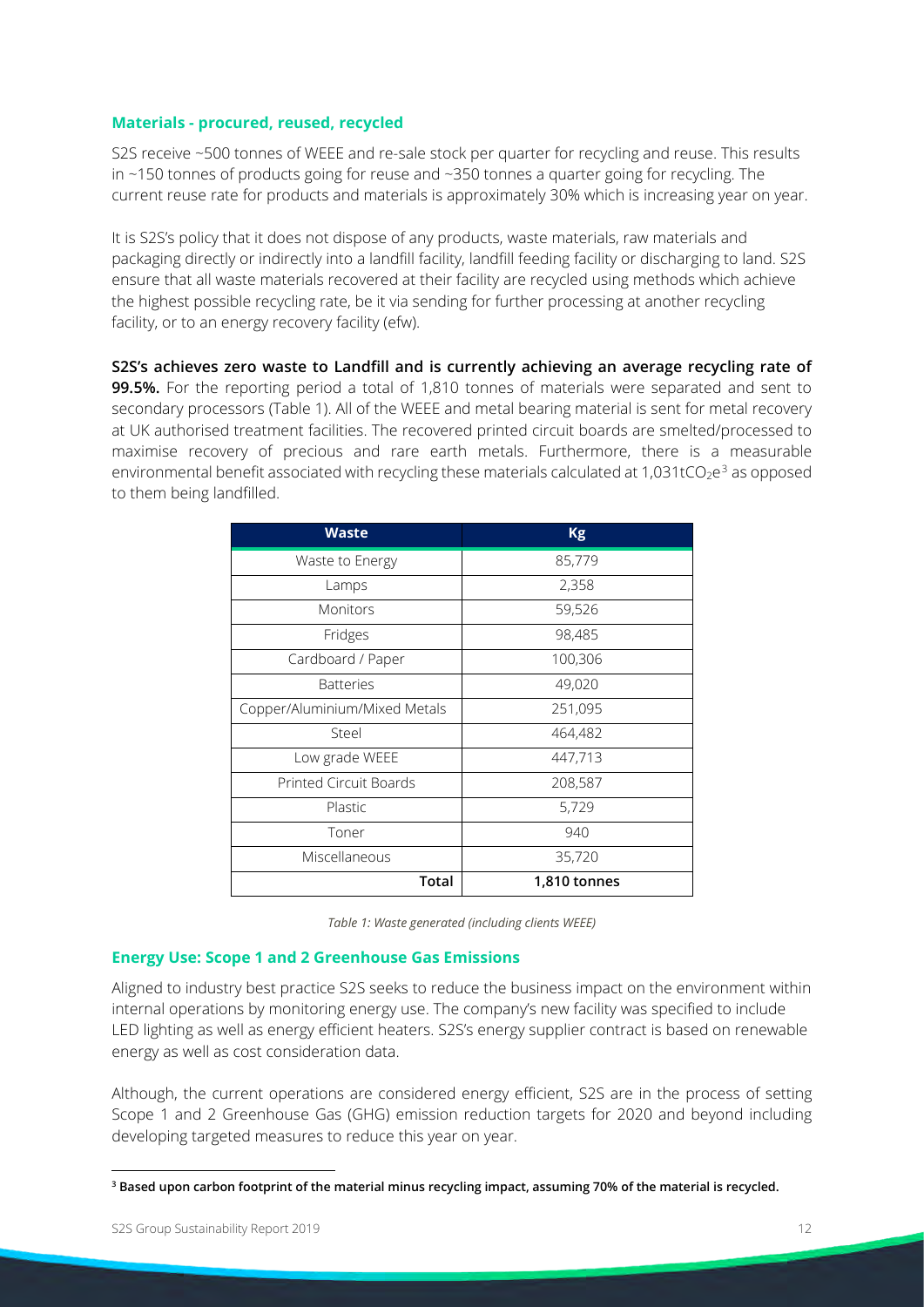The energy consumption for gas and electricity for the 2019 reporting period is given below (Table 2).

| <b>Consumption (kWh)</b> |  | KgCO <sub>2</sub> e |
|--------------------------|--|---------------------|
| Electricity              |  | 25,589              |
| Gas                      |  |                     |

<span id="page-12-2"></span>The company vehicle emissions were  $24,246$  $24,246$  $24,246$ kgCO<sub>2</sub>e. The UK Government's Guidance<sup>4</sup> on how to measure and report greenhouse gas (GHG) emissions has been used to report on the Scope 1 and 2 GHG emissions (Table 3). There are no other reportable direct emissions to air, water or land from S2S's facility.

| <b>Emissions</b> | tCO <sub>2</sub> e |
|------------------|--------------------|
| Scope            |                    |
|                  | ı.,                |

*Table 3: 2019 Scope 1 and 2 GHG emissions*

#### <span id="page-12-3"></span><span id="page-12-0"></span>**Water consumption**

The water consumption for the 2019 reporting period is given below (Table 3).

| Consumption $m3$ | KgCO <sub>2</sub> e |
|------------------|---------------------|
| 1.163            |                     |

*Table 4: Water use 2019 reporting period*

#### <span id="page-12-4"></span><span id="page-12-1"></span>**Scope 3 Greenhouse Gas Emissions**

The scope 3 GHG emissions are currently being reviewed and will be reported upon in the next sustainability report where the following will be fully analysed:

- 1. Business travel;
- 2. Fuel used for owned vehicles;
- 3. Waste generated from refurbishment; and
- 4. Water use and treatment.

Initial results show that the WEEE generated, business travel, freighting and water use was 683tCO<sub>2</sub>e. A more detailed analysis is likely to indicate that the majority of the scope 3 impacts will be the shipping of the WEEE from clients to S2S premises WEEE and the treatment of the waste generated after refurbishment. In 2020 S2S will start using electric vehicles for collection of mobile devices, IT and other WEEE to reduce Greenhouse Gas emissions whilst improving security through online tracking of devices. S2S has purchased bicycles for staff to use and this cycle scheme has been popular with employees to reduce related transport impact.

**The Circular Economy benefits of S2S's core business model of data security, reuse and repair have significant environmental benefits.** The next sustainability report will review in detail the net benefit of the refurbished products versus the impact of the waste generated. For the last 5 years S2S have been working with a leading third-party consultancy to develop a greenhouse gas (GHG)

<span id="page-12-5"></span>**<sup>4</sup> UK Government GHG Conversion Factors for Company Reporting 2019**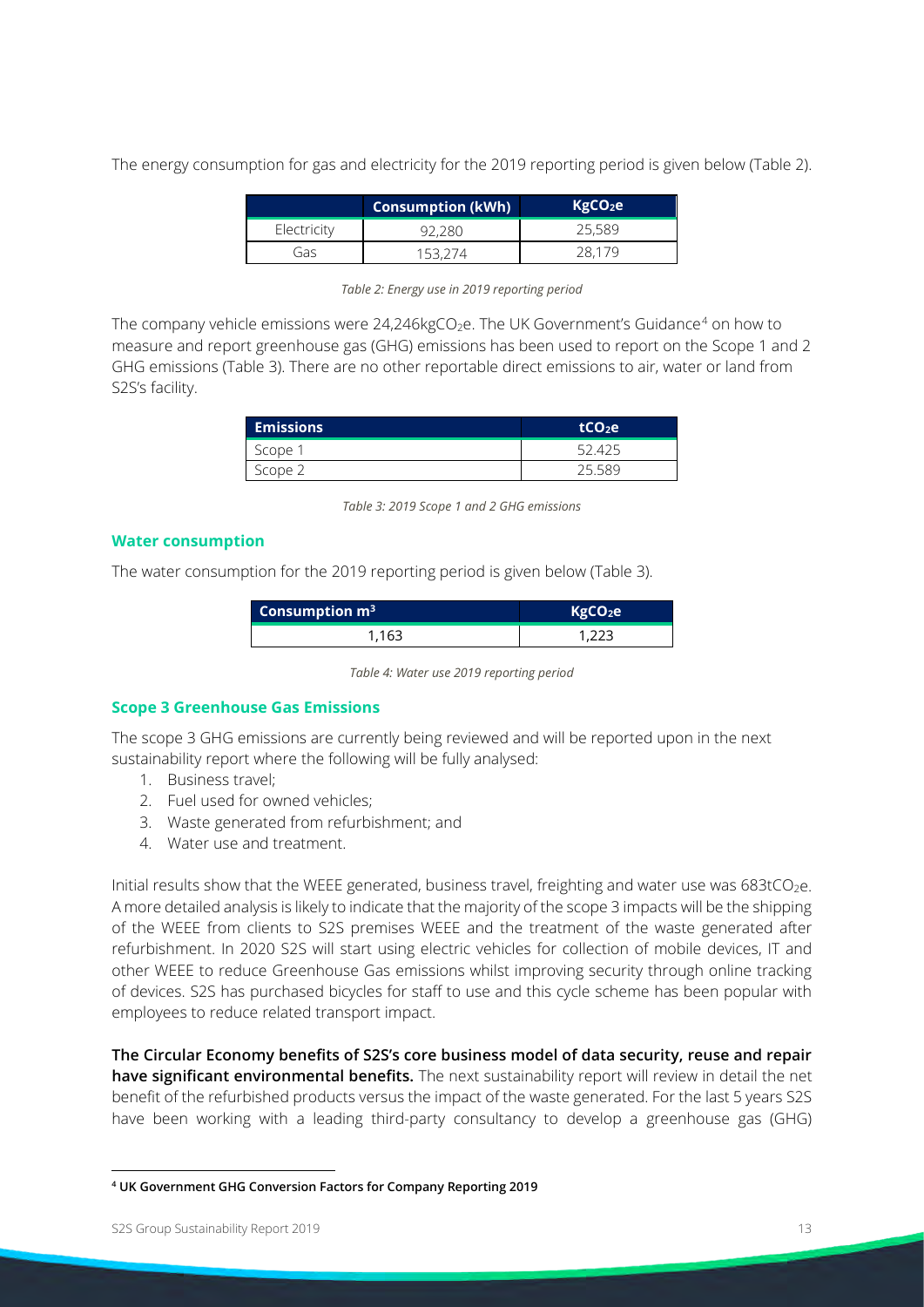calculator to advise clients on carbon benefits of recycling, repair and re-use to assist in their carbon reduction targets.

The refurbishment of 21,600 smartphones and 14,400 laptops that would otherwise be destroyed saves an estimated 2,500 tCO<sub>2</sub>e. S2S will be analysing the comparative data of their business model and environmental benefits throughout 2020.

#### <span id="page-13-0"></span>**Current and Future Environmental initiatives**

S2S continually search for new ways to enhance environmental performance consistent with data security and environmental strategies. Several recent and current initiatives are listed below: **Internal facing:** 

• Q1 2020 - Electric Vehicles for collection of mobile devices, IT and other WEEE to reduce Greenhouse Gas (GHG) emissions whilst improving security through online tracking of devices.

#### **External facing:**

- Introduction of Trakk-IT portal to help with stock, process control, reporting and file upload to ensure visibility and robust data security;
- Use of genuine parts reclaimed from other devices on handsets to assist circularity;
- Introduction of Test & Clean' scheme such that handsets and IT are re-deployed within the business;
- Introduction of DP Pool Project for graduate intake each year ensuring reuse of devices;
- Development of App to assist companies with overview and control of repairs and costs on handsets;
- Developed recycled packaging for Apple retail packs. Apple supplied boxes are not 100% recyclable so S2S have worked with major client such that the new retail boxes in receipt centres as well as vending machines are now fully recyclable. Barcoding and labelling of these products reduce time taken in operations;
- Introduction of iPad Loan scheme to ensure circular roadmap for re-use of devices;
- Working with multinational mobile handset manufacturers for the UK police force to improve the design of the products to make them more recyclable at end of life. This involved design days and product tear downs to advise the manufacturer of key impacts and how to improve design for the circular economy; and
- Working with a leading third-party consultancy to develop a Greenhouse Gas (GHG) calculator to advise clients on carbon benefits of recycling, repair and re-use to assist in their carbon reduction targets.

#### <span id="page-13-1"></span>**Biodiversity**

S2S is currently developing its policy on biodiversity. The relative interest of stakeholders is not rated as high, but elements that are directly and indirectly related to various aspects of the business are currently being reviewed.

#### <span id="page-13-2"></span>**Our People: Information on Employees and Other Workers**

S2S Group currently has 33 full time employees with 11 female employees, 3 of which are in senior positions within the company. A further 2 employees are registered with disabilities and 3 identify as from ethnic minorities. Employees are paid above the UK minimum wage and a company pension scheme is available to all employees. Currently there is no union representation on site or any collective bargaining agreements. In 2019 S2S employed 7 additional staff with 2 employees leaving.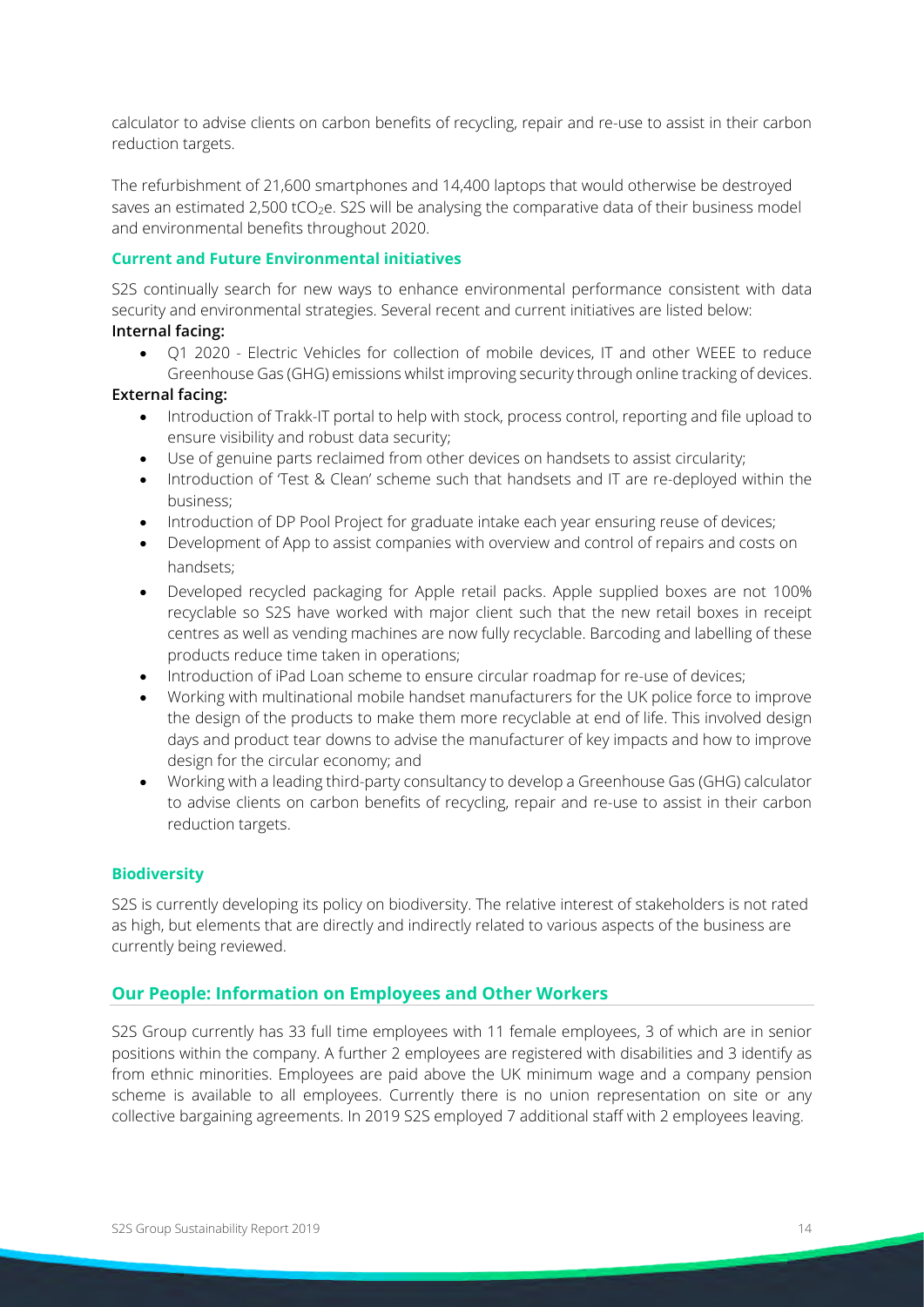#### <span id="page-14-0"></span>**Environmental Health and Safety (E&HS) Management**

Management reviews of the management systems are reviewed quarterly by the senior management team including S2S Commercial Director, in order to assess any opportunities for improvement and ensure the continuing effectiveness and suitability of the company's policies and objectives for environmental and health and safety.

S2S's Environmental, Health, and Safety (EHS) Policy and management system help limit environmental impact, improve worker safety, meet internal standards, and comply with all applicable laws and regulations. S2S perform environmental risk assessment on all operational sites annually. S2S strive to keep our employees safe and healthy so they can do enjoy their place of work and maintain quality standards.

S2S's remanufacturing facilities represent the highest health and safety risks due to the use of power tools. Managing and reducing risks remains a focus to ensure our injury rates continue to be low. S2S has never been prosecuted for any health and safety issues. In 2019 there were 6 minor accidents recorded at work, which includes minor cuts/grazes.

#### <span id="page-14-1"></span>**Education training**

All new employees receive induction training on health, safety and environment as well as continuous 'on the job' training as required. Heads of departments are responsible for identifying training requirements which may be necessary for specific areas of work. These, including any necessary qualifications, are discussed with the appropriate manager before any training arrangements are made.

#### <span id="page-14-2"></span>**Procurement practices**

As part of every new supplier contracting process, S2S requires suppliers to complete a selfassessment and sign an agreement acknowledging they are aware of and will abide by S2S health, safety, social and environmental requirements and principles. To ensure that suppliers live up to S2S's expectations the company provides training in a variety of relevant areas such as environmental practices. In addition, the behaviour of suppliers is closely monitored using a combination of business reviews, self-audits and executive oversight and review.

If suppliers fail to comply with this process, S2S and the supplier initiate an action plan to ensure future compliance. S2S work collaboratively with suppliers to find solutions to address non-conformances, however, if suppliers fail to comply with critical requirements this results in termination of their contract. This process has been effectively deployed with zero contracts terminated as a result of noncompliance.

#### <span id="page-14-3"></span>**Client privacy**

S2S is committed to safeguard the confidentiality, integrity and availability of all physical and electronic information assets of the organisation and its customers to ensure that regulatory, operational and contractual requirements are fulfilled. The directors and all employees are committed to an effective Information Security Management System in accordance with strategic business objectives. The overall goals for information security are

- Develop, Implement and review policies and processes;
- Ensure compliance with current laws, regulations and guidelines;
- Identify and Review all risks and impacts of breaches and develop objectives for risk reduction;
- Comply with requirements for confidentiality, integrity and availability for S2S's stakeholders;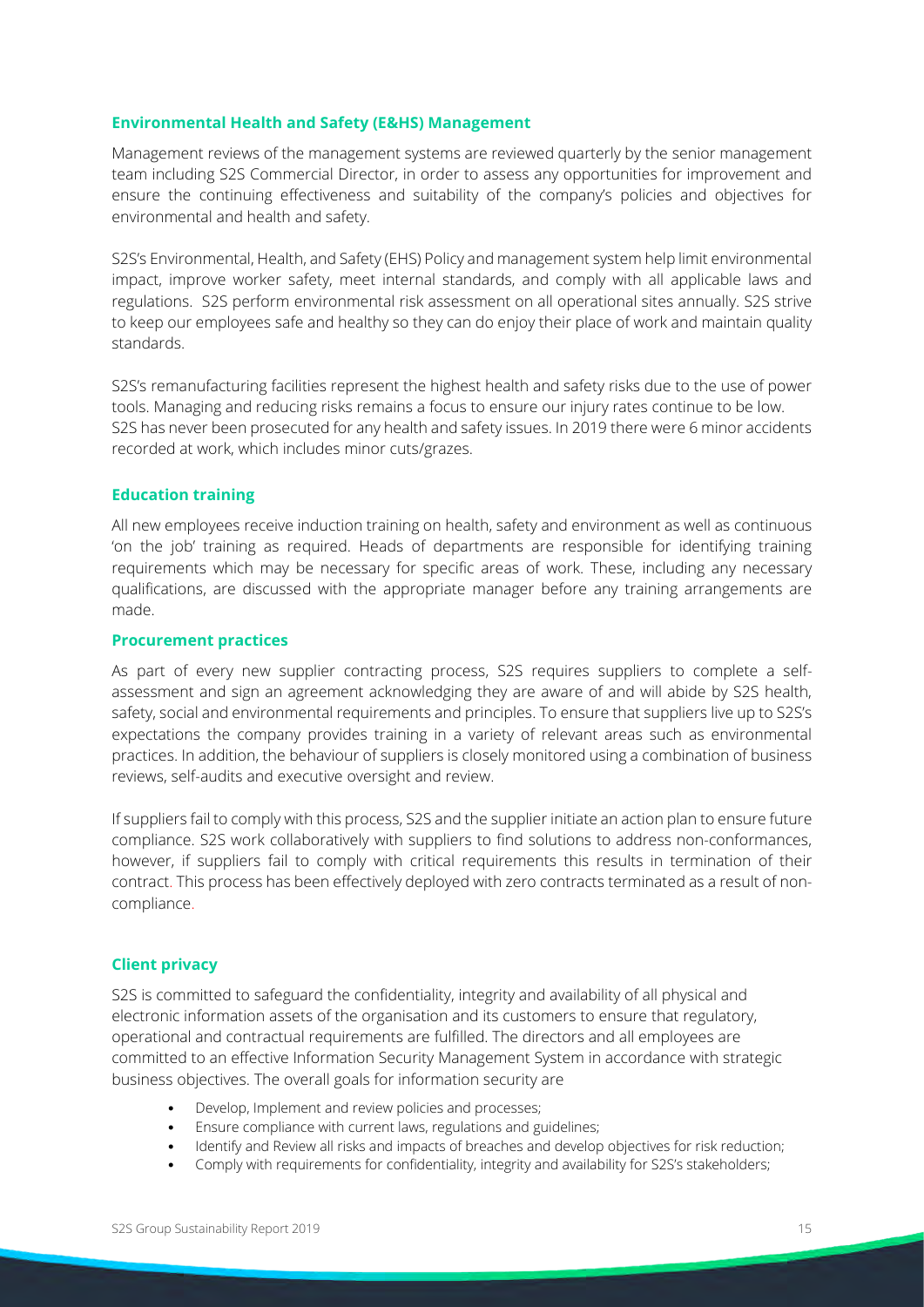- Establish controls for protecting information and information systems against theft, abuse and other forms of harm and loss;
- Provide a safe and secure environment for client's equipment;
- Ensure the availability and reliability of the network infrastructure and the services supplied by S2S;
- Ensure the highest levels of confidentiality of data;
- Ensure that S2S is capable of continuing their services even if an incident occurred;
- Work with employees to maintain the responsibility for, ownership of and knowledge of information security such that the risk of security incidents is reduced;
- Communicate all polices and working instructions to customers, employees and all other interested parties; and
- Continually improve the information security system.

#### <span id="page-15-0"></span>**Diversity and Equal Opportunities**

Central to S2S's equal opportunities policy is the recognition that any form of discrimination in the workplace in any form, is unacceptable and in certain cases unlawful. The enforcement of the policy ensures all job applicants and employees are treated fairly and without favour or prejudice. S2S are committed to applying this policy throughout all areas of employment; recruitment and selection, training, development and promotion where in all situations, people will be judged solely on merit or ability.

All employees are trained on equal opportunities policy and any breach will lead to disciplinary action, which may include dismissal. Each and every employee has a duty to observe and apply the policy at all times. The policy is implemented in accordance with the requirements of:

- Rehabilitation of Offenders Act 1974;
- the Sex Discrimination Act 1986;
- the Race Relations Act 1976 (Amendment) Regulations 2003;
- Employment Equality (Sexual Orientation) Regulations 2003;
- Employment Equality (Religious Belief);
- Regulations 2003, the Disability Discrimination Act 1995; and
- Employment Equality (Age) Regulations 2006.

The enactment of this policy means no employee or job applicant is treated less favourably on the grounds of his or her sex, sexual orientation, race, religious belief, marital status, membership or nonmembership of a trade union, political opinion/affiliation or on the grounds of disability or age without justification.

This policy applies, but without limitation, to the following: promotion, training, placement, transfer, dismissal as well as remuneration, grievance and disciplinary procedures and decisions. This policy also applies to recruitment of persons from outside the workplace and the treatment of contract workers. The company recruits' employees and make other employment decisions concerning promotion and training on the basis of objective criteria.

To ensure that S2S reach the widest cross section of the community, all vacancies are advertised through the appropriate agencies, or independent media, as well as being advertised internally.

#### <span id="page-15-1"></span>**Ethics and integrity**

It is a priority of S2S to prevent bribery, corruption or other unethical business practices. S2S regularly and methodically identify bribery and corruption risk in its business and implement adequate riskbased procedures aimed at preventing bribery and corruption occurring.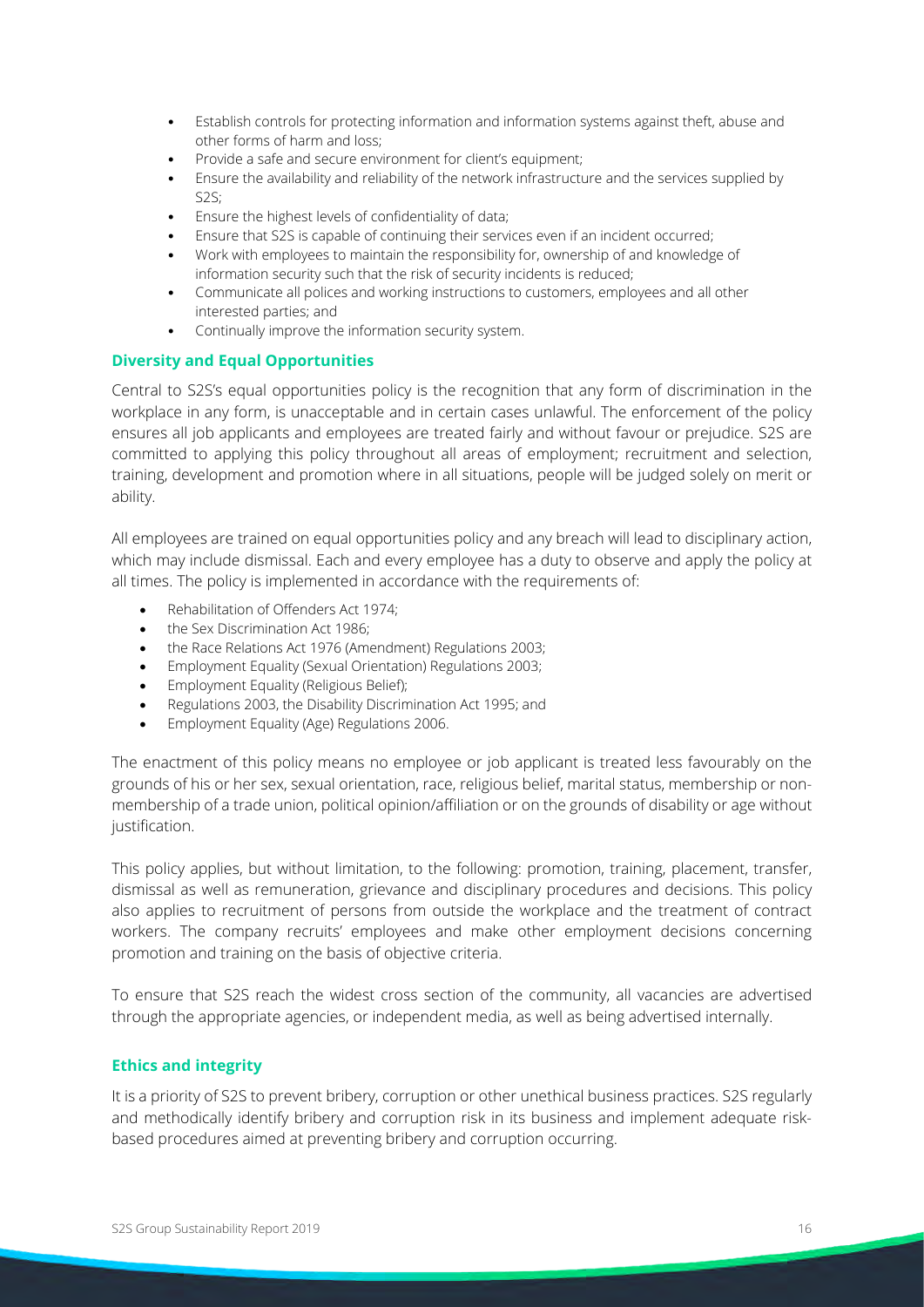S2S's ethical policies are communicated to all employees across the Group, through established internal communication channels as well as all suppliers, contractors, business partners and wider stakeholders. Internal training is undertaken for all employees within the scope of the policies and are informed of the mechanisms for advice and concerns about ethics. Potential conflicts of interest and the risk created by gifts and hospitality are identified through the implementation of the company policies.

S2S's policy is to enable employees of the company to raise concerns internally and at a high level and to disclose information which the individual believes shows malpractice or impropriety. S2S's policy process is intended to cover concerns which are in the public interest and may at least initially be investigated separately but might then lead to the invocation of disciplinary procedures. The policy covers:

- Financial malpractice or impropriety or fraud;
- Failure to comply with a legal obligation or Statutes;
- Dangers to Health & Safety or the environment;
- Criminal activity;
- Improper conduct or unethical behaviour; and
- Attempts to conceal any of these.

On receipt of a complaint of malpractice, the member of staff who receives and takes note of the complaint, must pass this information as soon as is reasonably possible, to a Director.

If there is evidence of criminal activity, then the investigating officer should inform the police. S2S will ensure that any internal investigation does not hinder a formal police investigation. This process has been effectively deployed with zero incidents as a result of non-compliance with S2S's ethics and integrity procedure.

#### <span id="page-16-0"></span>**Bribery and corruption**

Bribery occurs when one person offers, pays, seeks or accepts a payment, gift favour, or any other financial or other advantage from another in order to influence a business outcome, or to induce or reward improper conduct.

Bribery and corruption can be direct or indirect through third parties like agents, brokers and joint venture partners. It involves facilitation payments even though this is legal in some countries. S2S appreciates the importance of ethical behaviour and are proud of their high ethical standards, and therefore will not be complacent about the threat of bribery and corruption in their business. The UK Bribery Act 2012 creates offences and penalties for bribery and corruption. It requires S2S to implement 'adequate procedures' to prevent bribery and makes it a corporate offence to fail to do so.

S2S does not tolerate any form of bribery or corruption. S2S regularly and methodically identify bribery and corruption risk in its business and implement adequate risk-based procedures aimed at preventing bribery and corruption occurring.

The company has communicated its policy on bribery and corruption and relevant guidance to all employees across the Group, through established internal communication channels. The company has communicated this policy to all suppliers, contractors, business partners and wider stakeholders.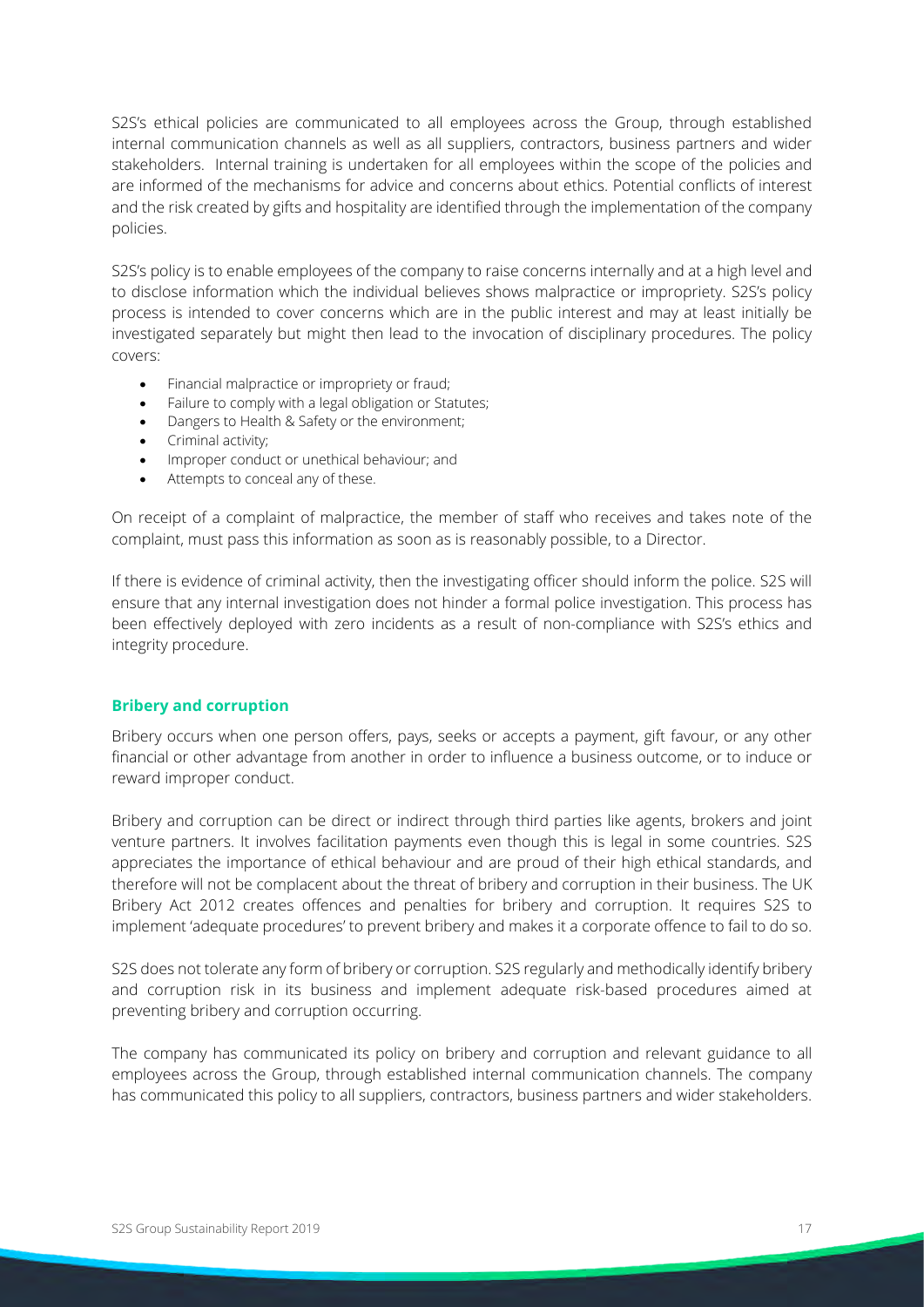#### <span id="page-17-0"></span>**Compliance with UK Modern Slavery Act**

The Modern Slavery Act 2015 enacted in the United Kingdom mandates that enterprises of a certain scale operating in the UK publish annual statements detailing the risk of forced labour, human trafficking and child labour within their own operations and supply chain.

S2S have a set policy of right to work in the UK, references and security checks for all full-time permanent staff as well as agency staff to fill low skilled and temporary roles. The anti-slavery policy sets out S2S's stance on modern slavery and explains how employees can identify any instances of this and where they can go for support. S2S operate a robust recruitment policy, including conducting eligibility to work in the UK checks for all employees to safeguard against human trafficking or individuals being forced to work against their will and child labour.

S2S operates a preferred supplier list with due diligence conducted on all suppliers before allowing preferred supplier status. This due diligence includes an online search to ensure that particular organisation has never been convicted of offenses relating to modern slavery and on-site audits which include a review of working conditions. S2S's anti-slavery policy forms part of contractual agreements with all suppliers and they are required to confirm that no part of their business operations contradicts this policy.

In addition, S2S contractually require suppliers to confirm and evidence:

- 1. They have taken steps to eradicate modern slavery within their business;
- 2. They hold their own suppliers to account over modern slavery;
- 3. They pay their employees at least the national minimum wage and preferably the living wage (UK based suppliers);
- 4. They pay their employees any prevailing minimum wage applicable within their country of operations (EU/international suppliers); and
- 5. Agree the contract may be terminated at any time should any instances of modern slavery come to light.

#### <span id="page-17-1"></span>**Child labour**

S2S is committed to employment of those age 16 or older, or the local minimum employment age, or the mandatory school age, whichever is higher. S2S's policy also includes an explicit ban on the use of any forced labour or exploitative working conditions.

S2S communicate this policy directly to suppliers, licensees and joint ventures, and S2S include a clear contractual obligation to meet these requirements as an ongoing condition of business relations. S2S believe that promoting fair and appropriate employment internally and within the supply chains is a critical part of the commitments made to clients, employees and local communities.

#### <span id="page-17-2"></span>**Parental leave**

The Company's policy is to comply with both the letter and spirit of the law on maternity, adoption and paternity rights. To this end its aim is to inform all employees of their entitlement to statutory rights and to ensure that those rights are understood by employees who qualify. All employee's, regardless of their length of service, are entitled to Maternity Leave of up to 52 weeks.

At the time of informing the company that she is pregnant and/or wanting to commence maternity leave, the employee is given all relevant information pertaining to statutory maternity pay, maternity leave and all other rights.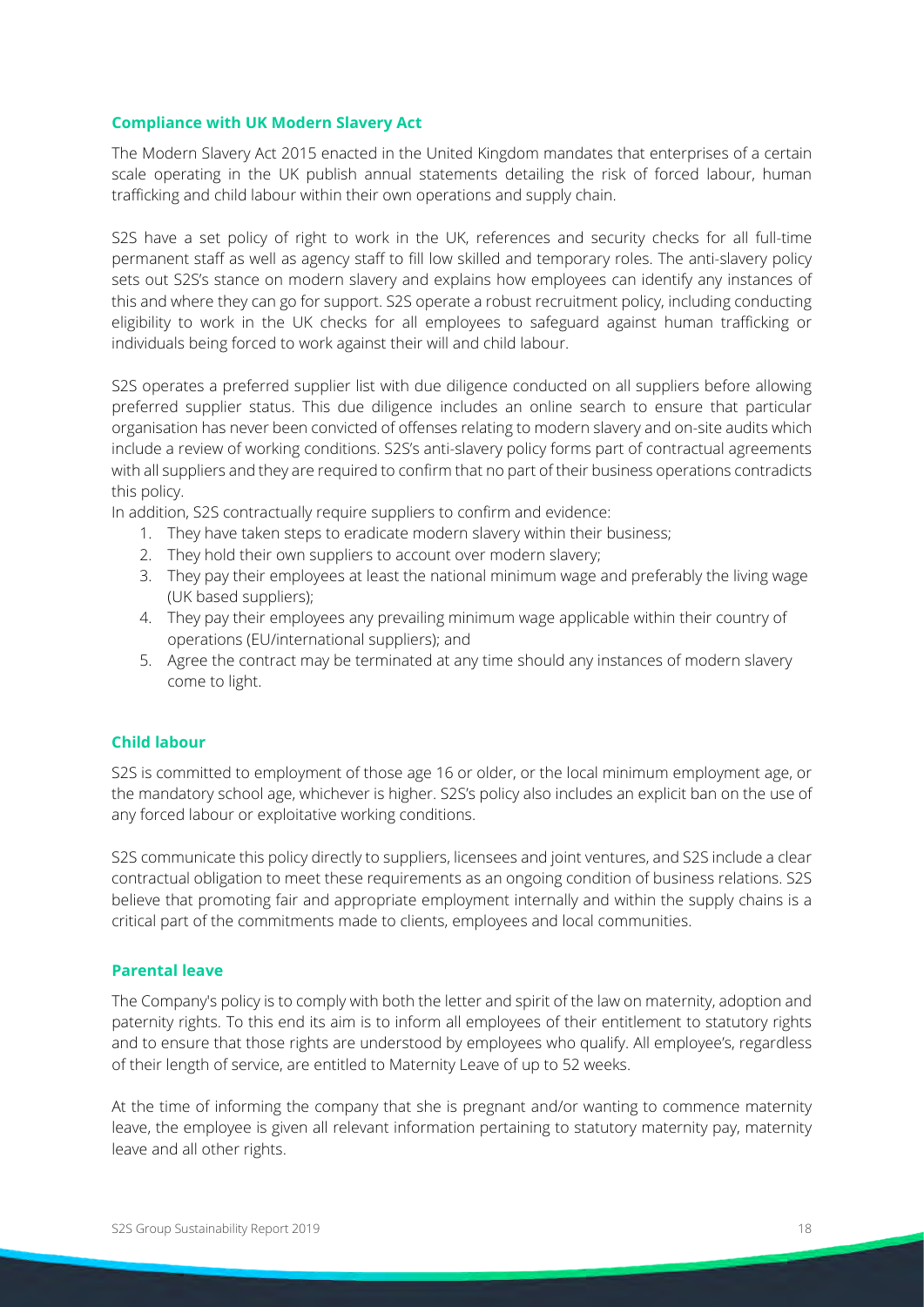#### <span id="page-18-0"></span>**Labour management relations**

The minimum number of weeks' notice typically provided to employees and their representatives prior to the implementation of significant operational changes that could substantially affect them is 90 days.

#### <span id="page-18-1"></span>**Freedom of Association**

Freedom of association is a right to associate with any group employees wish, including joining or leaving the group, and for the group to take collective action on behalf of its individual members.

Both an individual and a collective right, freedom of association is considered extremely important in industrial relations and is enshrined in practically all modern legal systems - Article 11 of the European Convention on Human Rights. S2S fully recognises its employees' rights to freedom of association.

#### <span id="page-18-2"></span>**Public policies**

All of S2S's polices will be made available upon request:

- Ouality Policy;
- Data Security Policy;
- Supplier Security Policy;
- Information Risk Policy;
- Security Policies;
- Environmental Policy;
- Recycling Policy;
- IT policy;
- Health and Safety Policy;
- Anti-Bribery Policy;
- Equal Opportunities Policy; and
- Employee Privacy Policy.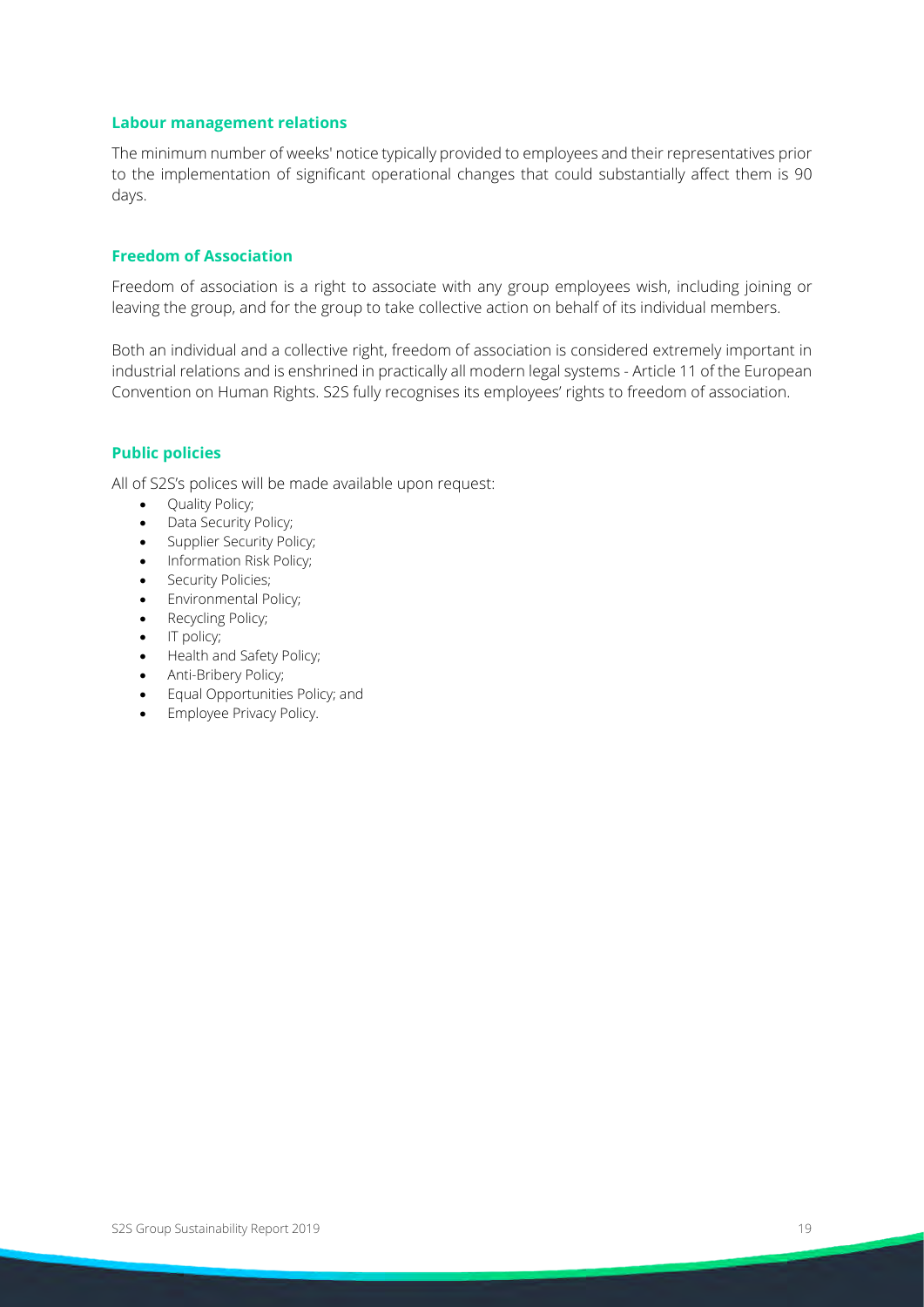#### <span id="page-19-0"></span>**Local Community Engagement**



<span id="page-19-1"></span>Engaging and supporting local communities and charities is an important part of the S2S ethos and central to the company's brand values. S2S sponsor local sports teams at various levels including Sheffield United, Worsborough Bridge AFC, Yorkshire Main RUFC and Sheffield Hatters. S2S have been sponsoring local town Christmas Lights each year for last 4 years as part of a community support programme.

S2S continues to support the Prince of Wales Hospice raising funds throughout year with many events such as Great North Run, Golf Days and donations. This year S2S has initiated 2 specific charitable events:

- Members of Prince of Wales 'Club 5' business group supporting the local hospice; and
- <span id="page-19-2"></span>• S2S Golf Day each in year in Support of Cash for Kids Charity raising funds for disadvantaged Children in Yorkshire.



*Figure 6: Golf day in aid of Cash for Kids*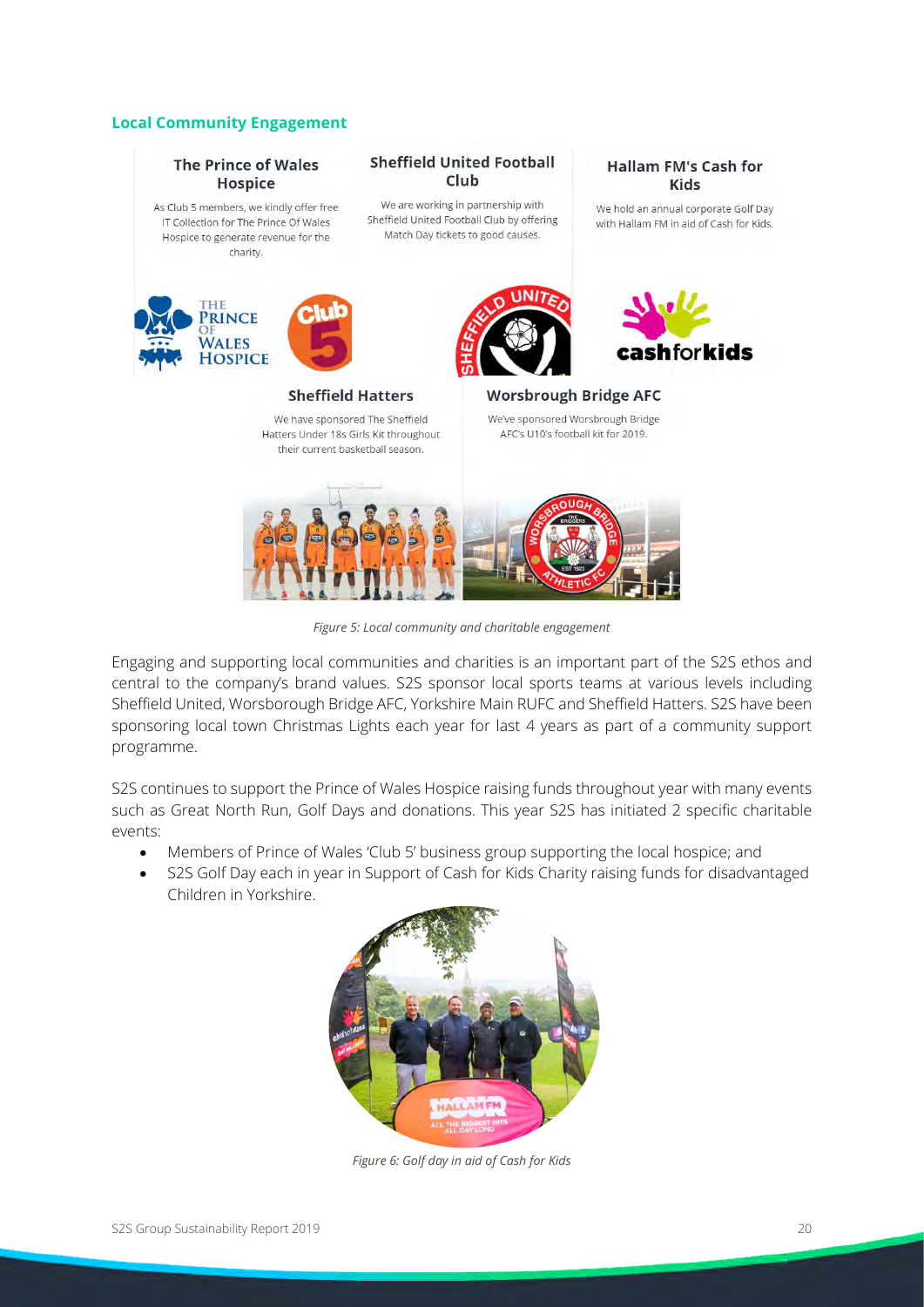#### **'Golfers help to score £5,114 in donations at S2S Group annual Golf Event'**

S2S's third annual Charity Golf Day in aid of Hallam FM's Cash for Kids took place on 19th July 2019 at Sheffield's finest Beauchief Golf Club. 13 teams representing businesses across South Yorkshire took to the green to play against each other to help raise funds in aid of Cash for Kids – a local charity that helps disadvantaged children who are disabled or suffering from abuse or neglect across South Yorkshire.

Players took part in a variety of challenges, trick shots and the chance to watch The Open – a televised event featuring a golf major tournament. Golfers helped to raise funds through contactless donations and entering a raffle, which included prizes of gadgets, vouchers and beverages along with a holiday getaway for two. Capita took home the trophy this time after a strong performance. Congratulations to the winning four-ball team! The day was a great success with £5,114 raised for the cause. S2S would like to say a huge thank you to all golfers who took part (even if the weather wasn't up to scratch).

### <span id="page-20-0"></span>**Relationship with United Nations Sustainable Development Goals (UNSDGs)**

The Sustainable Development Goals (UNSDGs), adopted by the United Nations (U.N.) General Assembly in September 2015, are a set of 17 ambitious, interrelated objectives, along with associated targets (169 total) and indicators (244), established to advance the U.N. 2030 Agenda for Sustainable Development.

<span id="page-20-1"></span>S2S supports the 2030 Agenda and have sought to better understand how the business can contribute to the SDGs' achievement and measure impact in a meaningful way.



*Figure 7:United Nations Sustainable Development Goals*

S2S's initial review of the SDGs has identified areas where the business can make a positive contribution. Throughout 2020 S2S will review the business activity and seek more formal alignment to the goals and set priority areas. In this report S2S has identified the following alignment:

- SDG1: No poverty S2S community giving and volunteering;
- SDG5: Gender equality- through S2S's policies;
- SDG7: Affordable and clean energy thorough S2S's work on repurposing laptop batteries for new Lithium Ion power packs and repurposing PC power supplies for solar battery packs in developing countries;
- SDG8: Decent work and economic growth. Through S2S's policies on human rights, modern slavery and their supply chain;
- SDG9: Industry innovation and infrastructure in the development of new technology for asset traceability and development of cascade reuse for other applications of end of life products; and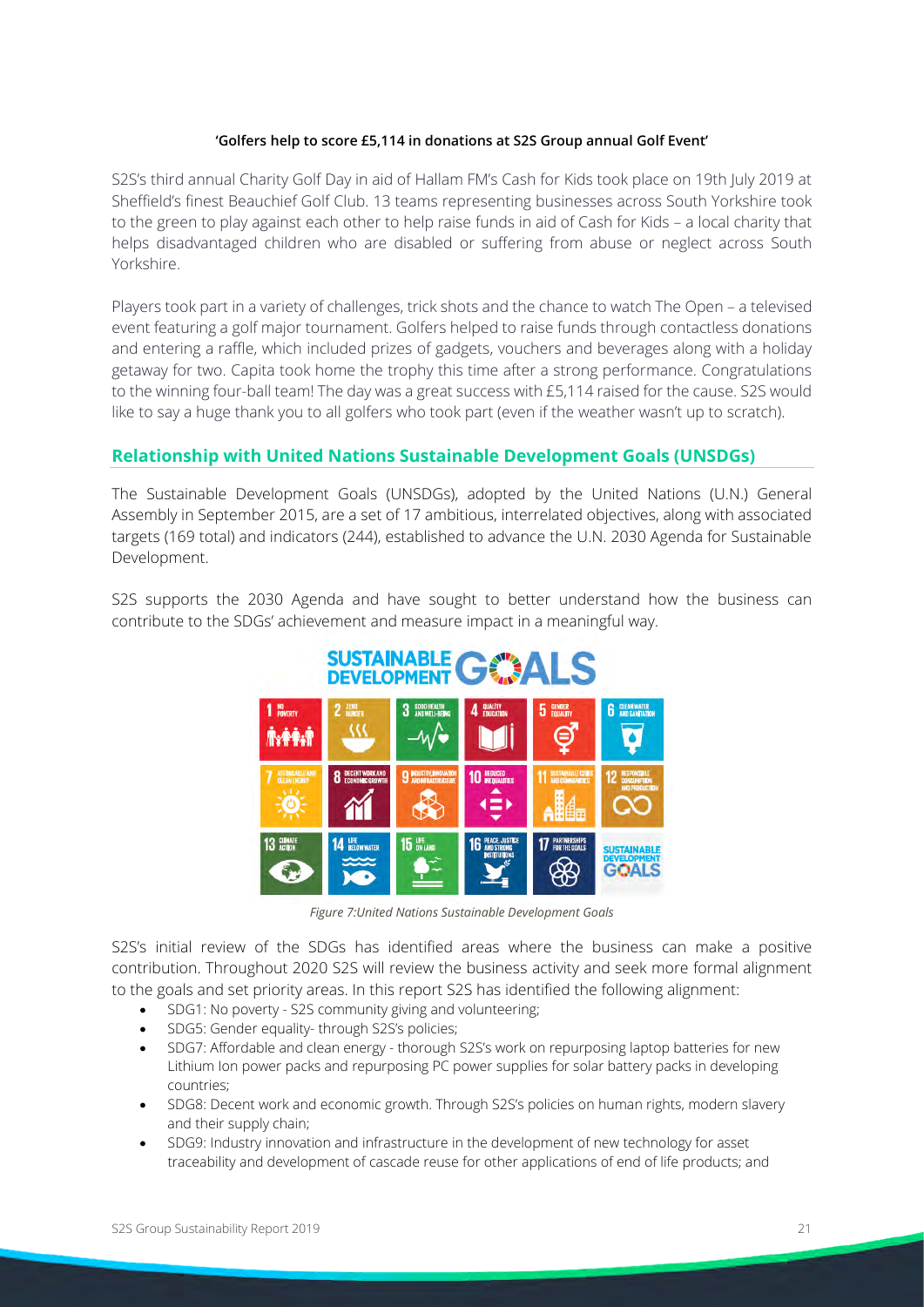• SDG12: Responsible consumption and production: By advancing the recovery and refurbishment of IT and mobile phones S2S are helping towards these goals. The refurbished products that are resold, thereby extending the functionality and utility of materials have a lower carbon footprint than new items. This also reduces the primary demand for new products containing virgin materials and precious and rare earth metals.

**During 2020 S2S will develop a more formal alignment and prioritised actions and targets to the UNSDGs.**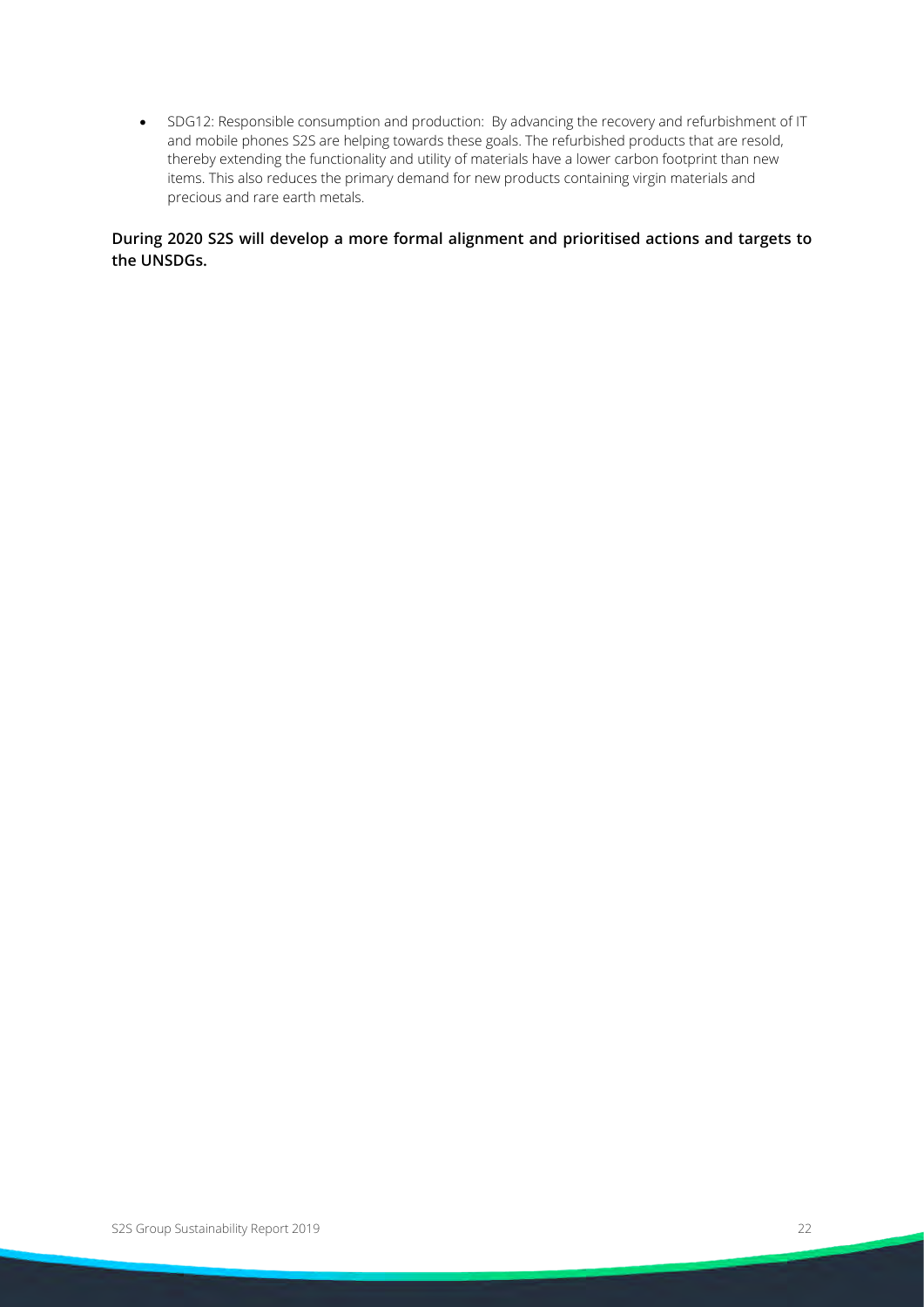## <span id="page-22-0"></span>**Appendix 1: The Facts and Numbers**

Reporting period Jan 2019 to December 2019 unless otherwise stated.

| Company                                         | S <sub>2</sub> S           |  |  |  |
|-------------------------------------------------|----------------------------|--|--|--|
| Established                                     | 1987                       |  |  |  |
| Headquarters                                    | Unit 3, Farfield Park,     |  |  |  |
|                                                 | Manvers Way, Rotherham,    |  |  |  |
|                                                 | South Yorkshire, United    |  |  |  |
|                                                 | Kingdom, S63 5DB           |  |  |  |
| Chairman                                        | Alan Dukinfield            |  |  |  |
| <b>Reporting period</b>                         | Jan to Dec 2019            |  |  |  |
|                                                 |                            |  |  |  |
| Revenue and earnings 2017 & 2018                |                            |  |  |  |
| Net revenue 2018                                | £207,186                   |  |  |  |
| Net earnings 2018                               | £164,058                   |  |  |  |
| Net revenue 2017                                | £204,423                   |  |  |  |
| Net earnings 2017                               | £164,199                   |  |  |  |
|                                                 |                            |  |  |  |
| On site and owned vehicle impacts               |                            |  |  |  |
| Owned vehicle impacts                           | 24,246kgCO <sub>2</sub> e. |  |  |  |
| Scope 1                                         | 52.425tCO <sub>2</sub> e   |  |  |  |
| Scope 2                                         | 25.589tCO <sub>2</sub> e   |  |  |  |
| <b>Electricity consumption</b>                  | 92,280kWh                  |  |  |  |
| Gas consumption                                 | 153,274kWh                 |  |  |  |
| Water consumption                               | 1,163M <sup>3</sup>        |  |  |  |
|                                                 |                            |  |  |  |
| Waste generated from clients (t) in 2019        |                            |  |  |  |
| General mixed waste                             | 85.779                     |  |  |  |
| Lighting                                        | 2.358                      |  |  |  |
| Monitors                                        | 59.526                     |  |  |  |
| Cardboard / paper                               | 100.306                    |  |  |  |
| <b>Batteries</b>                                | 49.020                     |  |  |  |
| Copper/aluminium/mixed metals                   | 251.095                    |  |  |  |
| Steel                                           | 464.482                    |  |  |  |
| Low grade WEEE                                  | 447.713                    |  |  |  |
| Printed Circuit Boards                          | 208.587                    |  |  |  |
| <b>Plastics</b>                                 | 5.729                      |  |  |  |
| Toner                                           | 0.940                      |  |  |  |
| Misc.                                           | 35.720                     |  |  |  |
| Products received and refurbished per quarter   |                            |  |  |  |
| Total weight received                           | 500t per quarter           |  |  |  |
| Total weight refurbished                        | 150t                       |  |  |  |
| Number of items refurbished                     | 9,000                      |  |  |  |
|                                                 |                            |  |  |  |
| Employees                                       |                            |  |  |  |
| Total number of employees                       | 33                         |  |  |  |
| Total number of new employees in 2018           | $\overline{7}$             |  |  |  |
| Women team members (as percentage of workforce) | 33%                        |  |  |  |
| Ethnic minority (as percentage of workforce)    | 10%                        |  |  |  |
| Disable employees (as percentage of workforce)  | 6%                         |  |  |  |

<span id="page-22-1"></span>*Table 5: The facts and numbers*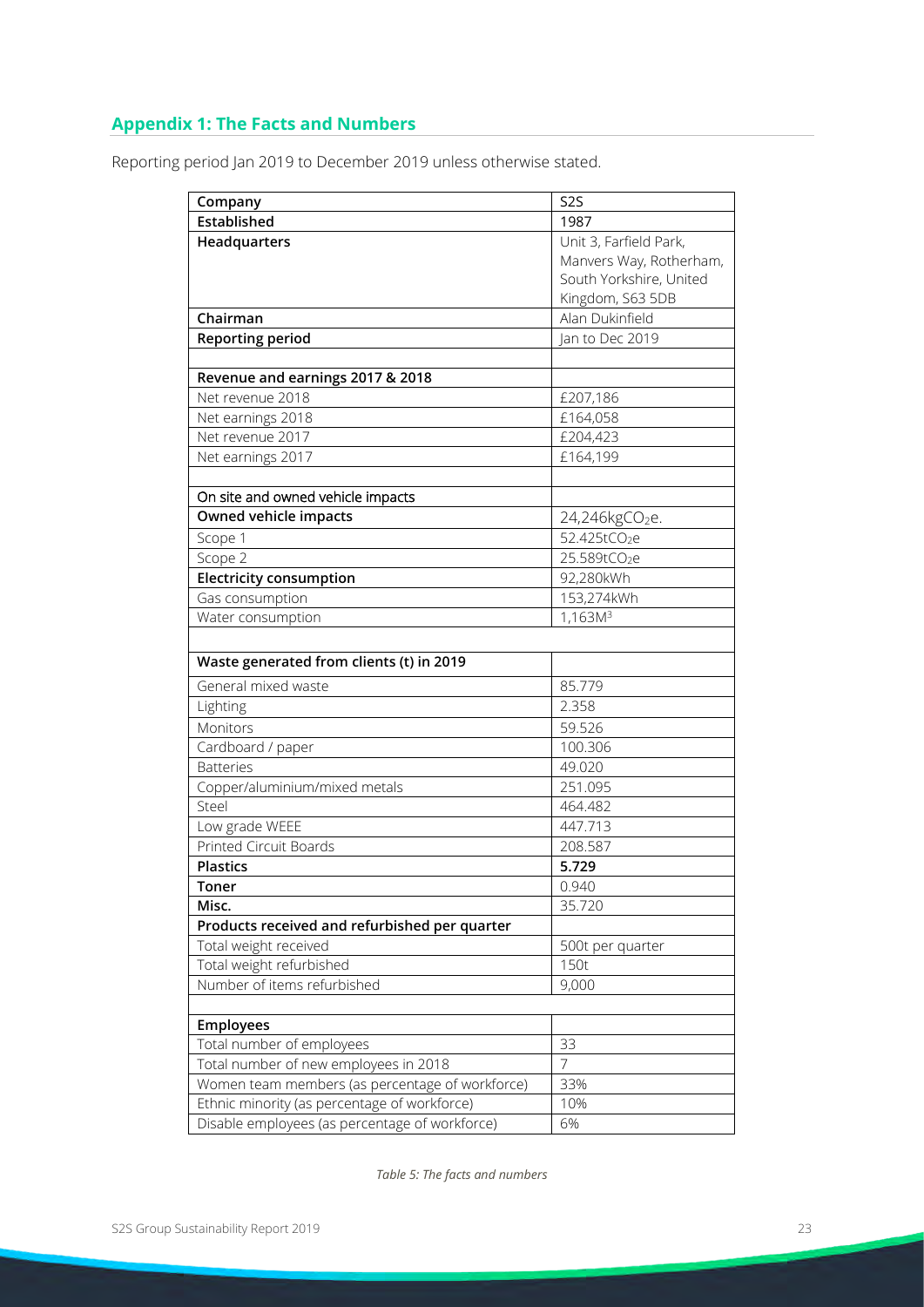## <span id="page-23-0"></span>**Appendix 2: Global Reporting Initiative (GRI) Alignment**

This report was designed to align with the requirements of Global Reporting Initiative (GRI), but it does not claim to be complaint with GRI.

| <b>GRI Standard</b> | Disclosure                                                                                                     | Section/URL                                                                                | <b>Omission / Explanation</b>                     |
|---------------------|----------------------------------------------------------------------------------------------------------------|--------------------------------------------------------------------------------------------|---------------------------------------------------|
| <b>GRI 102:</b>     | 102-1: Name of organization;                                                                                   | About S2S                                                                                  |                                                   |
| Organizational      | 102-2: Activities brands,                                                                                      |                                                                                            |                                                   |
| Profile             | products, and services                                                                                         |                                                                                            |                                                   |
|                     | 102-3: Location of<br>headquarters; 102-4: Location<br>of operations; 102-5:<br>Ownership and legal form; 102- | About S2S                                                                                  |                                                   |
|                     | 6: Markets served; 102-7: Scale<br>of organization                                                             |                                                                                            |                                                   |
|                     | 102-8: Information on<br>employees and other workers                                                           | About S2s and<br>people                                                                    |                                                   |
|                     | 102-9: Supply chain                                                                                            | Procurement<br>practices and supply<br>chain                                               |                                                   |
|                     | 102-10: Significant changes to<br>the organization and its supply<br>chain                                     |                                                                                            | Not reported on due to first<br>published report. |
|                     | 102-11: Precautionary principle<br>or approach                                                                 | Precautionary<br>Principle                                                                 |                                                   |
|                     | 102-12: External initiatives                                                                                   | UNSDGs,<br>Procurement<br>practices and supply<br>chain, scope 1,2, and<br>3, stakeholders |                                                   |
|                     | 102-13: Membership of<br>associations                                                                          | Accreditations and<br>membership of<br>associations                                        |                                                   |
| GRI 102: Strategy   | 102-14: Statement from senior<br>decision-maker                                                                | Exec summary                                                                               |                                                   |
|                     | 102-15: Key impacts, risks, and<br>opportunities                                                               | Key impacts, risks,<br>and opportunities                                                   |                                                   |
| GRI 102: Ethics and | 102-16: Values, principles,                                                                                    | Who are S2S,                                                                               |                                                   |
| Integrity           | standards and norms of                                                                                         | Stakeholder                                                                                |                                                   |
|                     | behaviour                                                                                                      | engagement,                                                                                |                                                   |
|                     |                                                                                                                | Procurement                                                                                |                                                   |
|                     |                                                                                                                | practices                                                                                  |                                                   |
|                     | 102-17: Mechanisms for advice<br>and concerns about ethics                                                     | Ethics and integrity                                                                       |                                                   |
|                     | 102-18: Governance structure                                                                                   | Governance                                                                                 |                                                   |
|                     | 102-19: Delegating authority                                                                                   | Governance                                                                                 |                                                   |
|                     | 102-20: Executive-level<br>responsibility for economic,<br>environmental, and social<br>topics                 | Governance                                                                                 |                                                   |
|                     | 102-21: Consulting<br>stakeholders on economic,<br>environmental, and social<br>topics                         | Stakeholder<br>engagement, ethics,<br>bribery                                              |                                                   |